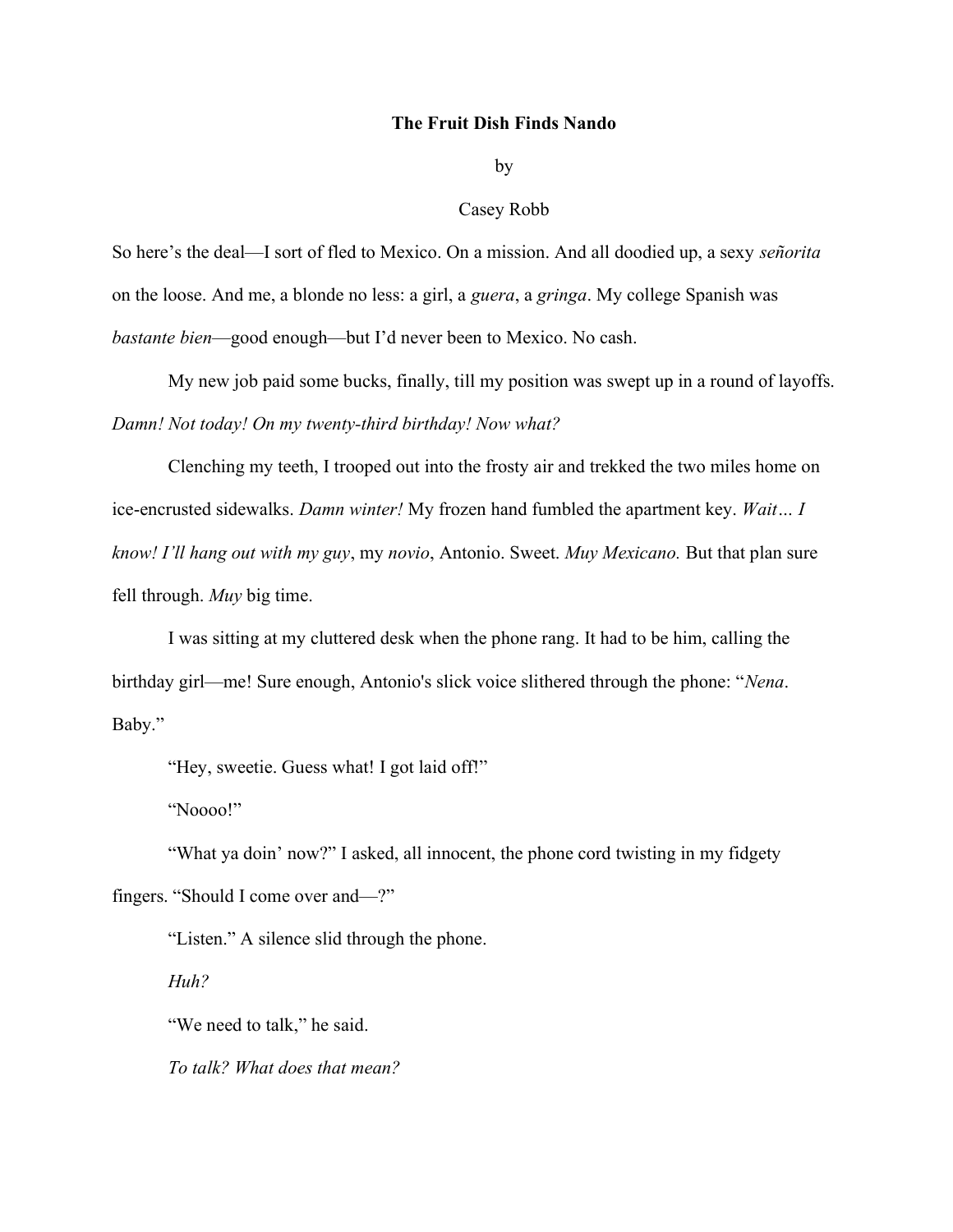He heaved a sigh and cleared his throat. "Baby," he said, "you're just too… too…"

I clutched the receiver and leaned forward in the swivel chair. And that's when the punch in the belly came.

"You're not girly enough."

What the hell? Me? Not girly? So, of course, I wrenched on my black jacket, tied my Reeboks tighter, and marched the six blocks to his apartment on the slushy sidewalk, shivering and muttering curses. Enough snow, dammit! It's April!

Skittering to a halt on his slippery porch, I beat on his burgundy door and stamped my frigid feet. The door swung open. And there stood Antonio in his tight-ass jeans, his muscles emerging from his gaudy glistening shirt.

"Uh… hi…" I blubbered.

He turned his back and strolled away, leaving me to stand alone in the doorway like an idiot. Wow! I clunked the door closed against the sharp wind, and watched him cross the room and settle his rear on the glossy vinyl of his maroon man-couch. *Hmph!* My stiff hands jammed into my jeans pockets. And I reluctantly headed his way, skirting around his spartan coffee table—no clutter, cups, journals or junk mail. Just one lone beer looking lost. I eased onto the couch beside him and kicked off my Reeboks.

My anger was caving. Come on, Antonio, touch me... a kiss... a hug. Last week he'd been all, like, hands in my shirt, pulling me onto his lap, a 'he-man' hauling me to his bedroom and murmuring his Mexican sweet-talk: chiquita, muñequita, mamacita.

Now what the hell's going on? I sat by him in a stiff pose, clutching his maroon sofa pillow—a firm, cold cushion that reeked of rubber.

"Damn it," he said, "you know what I mean."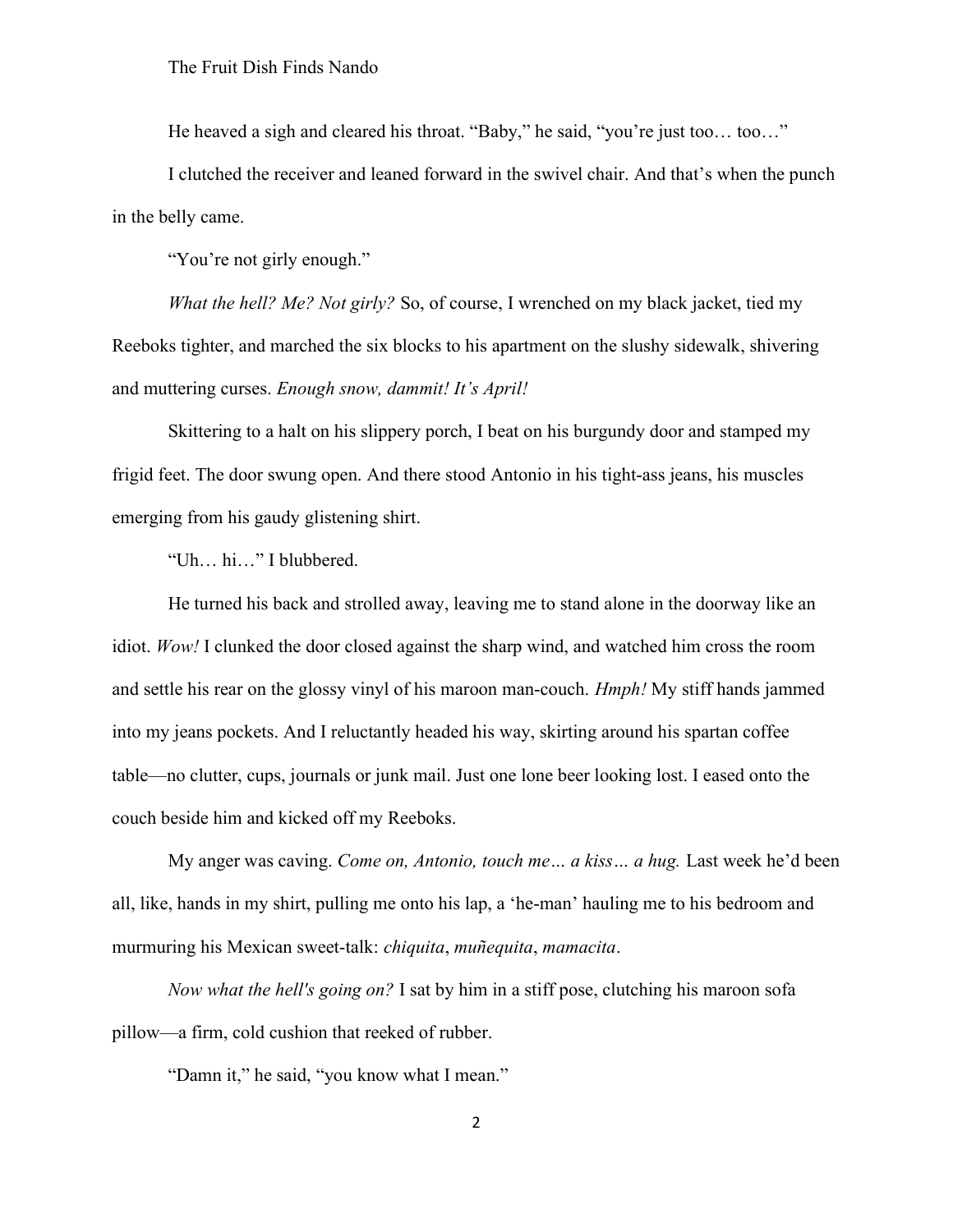"Do I?" My glare snagged his. "I know nothing!"

A whistling sigh escaped his tightened lips, as he shifted his well-formed body back and slid his short sleeves higher.

What the ...? Is he never cold? I huddled in my jacket and surveyed the room, the muted shadows, the taupe walls, the maroon shades. A nearby lamp poured creamy light on his aqua shirt, the silky fabric glistening above his taut, tan leather belt. As usual, my stare browsed his chest, his arms, his bulky biceps where his tattoos quivered and flexed—a gray wolf snarling, sneering, above a line of curly blue cursive: '*Bonita*,' an ex-girlfriend.

Antonio grabbed his empty Coors from the coffee table and scoured my body with tapered eyes. "Look at you. Your jeans, your T-shirt. I wish you could be... well..." Lurching to a rigid stance, he stomped his man-steps to his man-kitchen, and dropped the can—clank—into the sink.

"Well, what?" I called out, squinting over the hard cushions.

He yanked open the fridge, fetched another beer and popped the top, then swaggered to the sofa and peered down at me, like a guard in a watch tower. "You know," he said, his voice rising. "Normal. Dainty. You dress like a tomboy." His cutting tone sliced the air in a sweeping swordplay.

A tomboy? Gasping, I raised my arms in a what-the-hell shrug. My blue-denim legs crossed at the crotch. My left foot rocked toward him, miming a sassy-girl finger. Is he quite done? "Ha!" A snappy response. That'll fix him. But the 'ha' was too loud. It hung there in a hush, lost and hollow... waiting... while my face burned and flushed and my mouth hardened. Damn you! My brooding eyes shifted to the window where, beyond the bare trees, the sky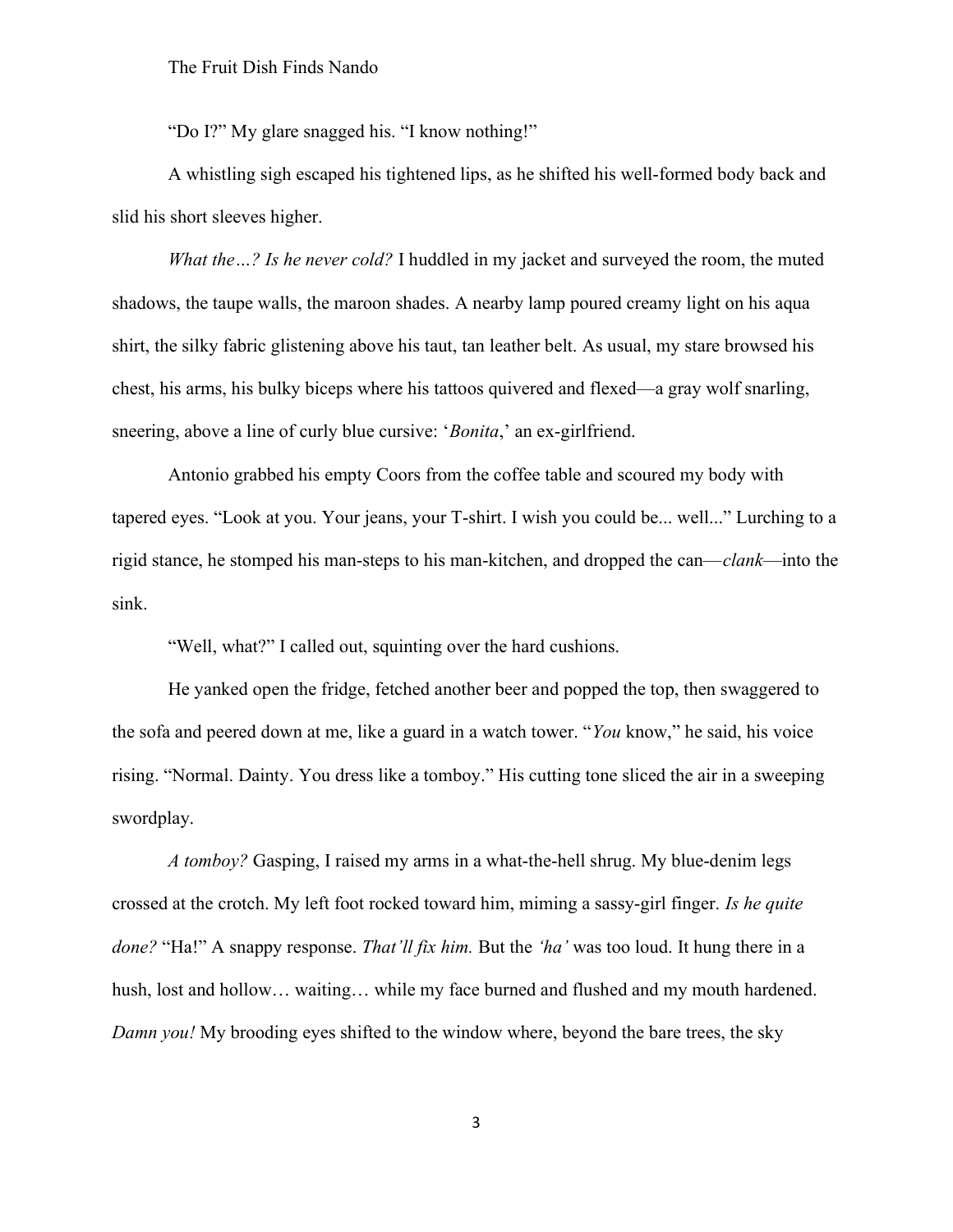twirled and twisted in a muddy gloom. An unwelcome chill had slithered in under the sill. Why is his place so damn cold? As if he never felt-?

"Why can't you be normal?" He turned and paced the carpet, waving his beer, the brew scent swelling, hanging, fermenting the air. "You've seen my sisters. They know how to attract a guy." His rich caramel eyes narrowed to slits as a strand of black hair fell on his bronze forehead.

"I am normal," I announced, folding my arms into a firm weave. "Normal for here. In the U. S. of A. All the girls wear T-shirts and tennies."

"Tennies?" His voice trilled high in toddler-talk. "See what I mean? You're a kid."

"Okay, so I wear sneakers. And why not? I'm a gringa!" My gaze darted to the ceiling. Never happy. Never enough. No matter that he lived the easy life in good old 'gringo-landia.' No matter that he had a blonde girlfriend—me!—who even spoke Spanish to his *mamá*. At least his mamá liked me. What in the world does he want? Oh, yeah. A girly-girl.

Antonio-the-sentry paced faster. Releasing another sigh, he shook his head and tossed back that strand of hair again.

"I... I wear what I want!" Oh, yeah, that's a strapping start. My voice gave a tremble. "Just... because you don't—"

"It's not sexy." Antonio halted, his fists on his hips.

What he meant was I was not sexy. Not me, alone. He wanted me all doodied up. "Well!" I tugged my Reeboks on and laced them way too snug.

He joined me on the couch and fastened his arm around my shoulder.

I gave a jerk and scooched away.

"Man." He arched back and raised a brow. "What the...? Hey, come on. I like you. You're okay."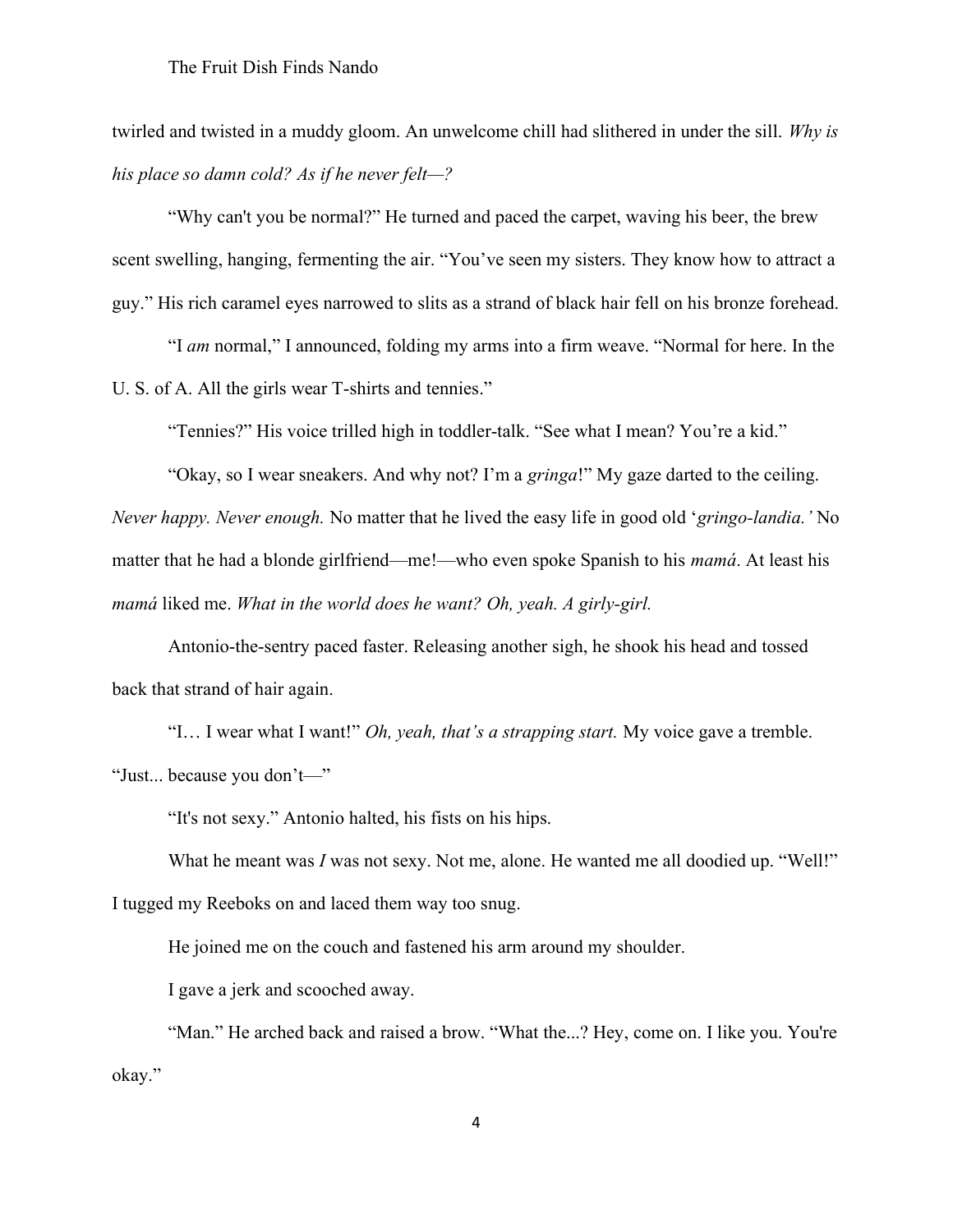"I'm *okay*?" My breaths were coming fast. "So?" he said. "What's wrong?" "You... you... I'm outta here!" He was smirking now. Unbelievable. "Forever!" I shot out. Yeah, right. Did I say that? "Oh, you'll be back," he countered, his voice calm and clear.

"Really!" I zipped my jacket to my neck, dashed out the door, and ran the six blocks home on the brittle ice… till my Reeboks slipped and my rear end hit the walkway, hard.

Damn! Some Happy B-Day!

Swallowing tears, I rose on shaky legs and hurried home, then burst in through the door, flung my pack to the carpet, and collapsed onto the rolling chair at my desk. My shoulders hunched forward. My teeth clenched. My fist banged on the desk. With a great effort, I forced my chin up and tried to breathe.

A framed photo of Antonio sat staring at me by the monitor. His brows seemed to glower. Why did I never notice that glare? In the picture, I stood by him in a plain white T-shirt, smiling stupidly, while he stood tall, his chest thrust out in a proud pose, his copper face flirting with the camera. That drowsy, careless gaze belied the pinched lips and tight jaw. How can he look so stiff, and yet so cool… dazzling… compelling? I lifted the frame and scanned his burgundy shirt—gaped open enticingly—and the gold chain dangling from his tan, silky neck. Sexy. Smooth. An Aztec god.

Releasing a long breath, I replaced the picture on the desk and tilted back in the swivel chair. Maybe Antonio's right. I am boring.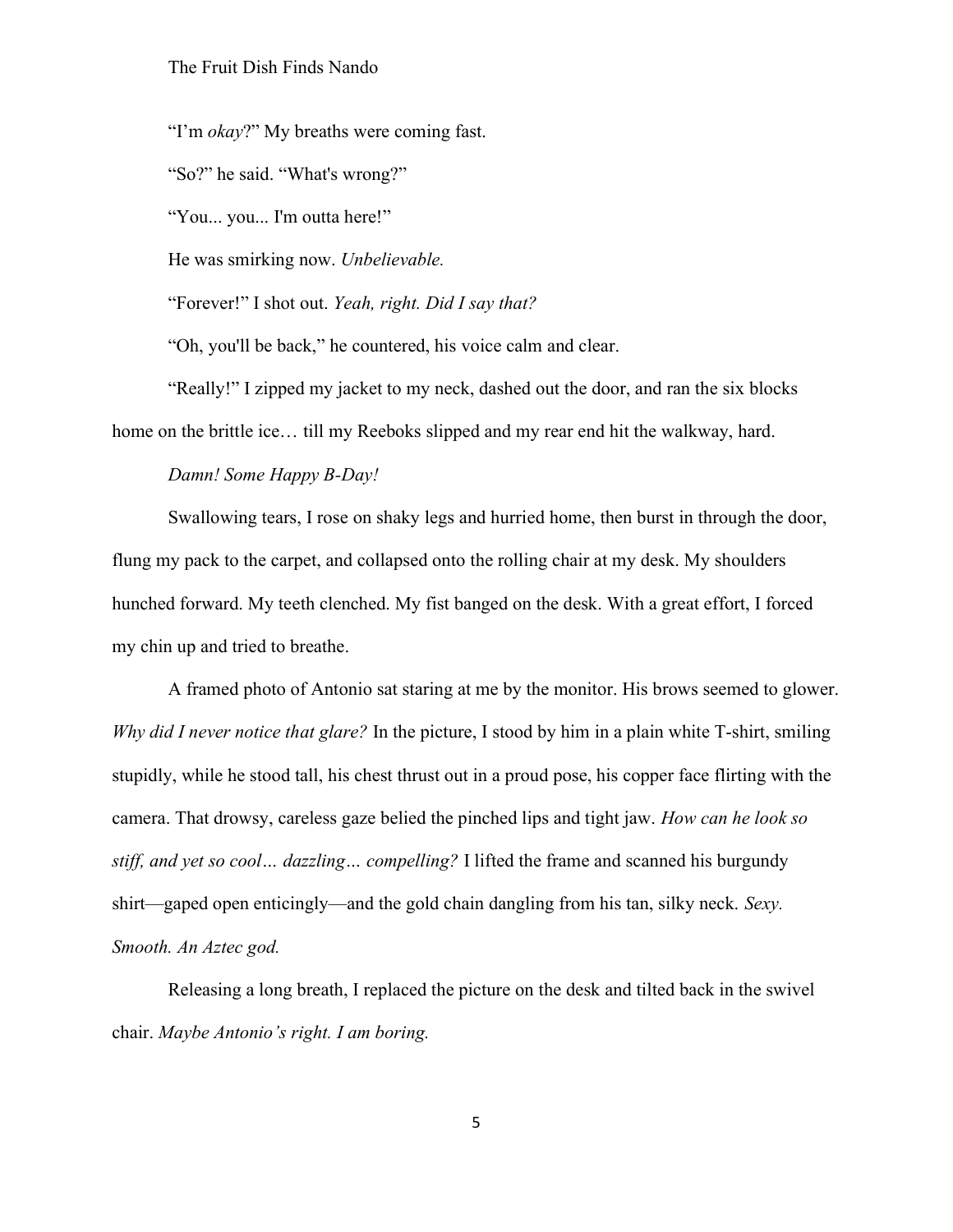My eye caught a mound of mail heaped on the desk. I flipped through the stack—mostly junk: credit card offers and colorful ads. An aqua brochure protruded from the pile. *Hmm*. I slid the brochure out: a travel ad for museums and Olmec heads, the Yucatán, sheer blue water, pyramids, men in white costumes, women in embroidered blouses festooned with flower sprays of gold and ruby red. Huh? I didn't order this.

I tossed the ad back to the stack... hesitated... and grabbed it again. Wait. Maybe this is just what I need—an Antonio-free vacation! My mind swirled. The photos seemed to eddy and stir; they wept; they whispered a chant and a cry: 'Grow up! You're twenty-three, you're not a kid. And you're not a boring gringa!'

The cry grew louder.

'Blossom! Flower! Bloom! A la Mexicana!'

\*\*\*

A week later, I was peering out the window of a Mexicana Airlines flight, descending to a sea of lights—the massive glitter that is midnight Mexico City. A young blonde to my right leaned over my lap for the view in her blue jeans and black T-shirt. But not me. I was blossoming, decked out in jungle patterns and a lacy blouse, a la the know-it-all Antonio and his Miss-Perfect sisters. A real señorita arriving in señorita-land.

After a hasty money exchange, I was soon heading east on an over-night air-conditioned bus, the sprawling mega-city receding behind me. The highway ran through wooded hills, the roadside lamps dimming in the dense shadows. The chunky Mexican man on the adjacent seat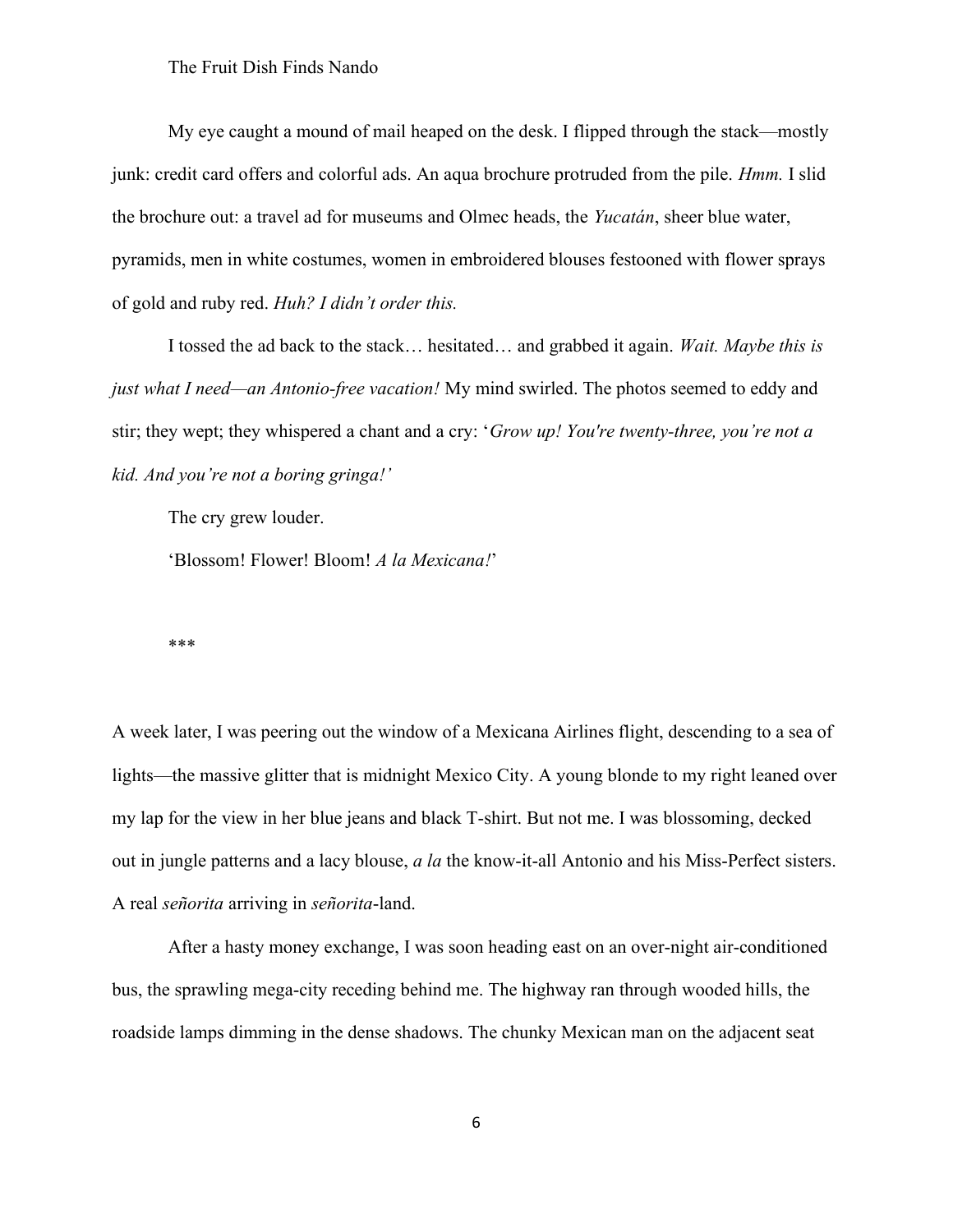shifted, snuffled, and let out a ruffled snore. I reclined the back rest, tucked my flowery outfit over my knees, and curled up to sleep.

Waking briefly in the wee hours, I blinked at the passing view, the snowy peaks lit by a half-moon glow. Wow! Izta and Popo, the twin volcanoes! Beyond the mountain summit, we began our descent into the lowlands, the Yucatan, toward the Palenque pyramids and the Caribbean coast. But first, a two-day stop in Villahermosa for the got-to-go museum, El Parque-Museo La Venta. I couldn't wait to lose myself in the open-air gallery of jungle, of jaguars, of ocelots, toucans and twisting boas. And to touch those colossal Olmec heads with the fat lips that some say are African, and others say 'who knows'?

The quavering sway of the bus lulled me into an easy sleep.

When I awoke, the east sun was blasting through the window. The man beside me mumbled a: "Buenos días." Good morning. We were deep in the spicy belly of Tabasco, the Gulf Coast state northwest of Palenque.

The bus turned onto the streets of busy, boisterous Villahermosa, which was no *villa* and no way hermosa—beautiful—but an industrial town, a mecca of petróleo. I could smell it. Black gold. Refineries. Yuck. In the central city, a mess of billboards whizzed by as we passed parking lots, warehouses, and auto shops. A McDonald's reared its repellent arches. A Walmart warehouse encased a whole city block, looming up high above a news kiosk and fruit vendors. A long building lined a sidewalk, its cracked façade in a clash of orange, red and gold behind a soda stand. And people everywhere.

# Am I happy? Amazed? Scared? No matter. The Olmecs beckon.

The bus veered into an alley and parked in a rear lot on Avenida Javier Mina. Patting the secret travel pouch at my chest, I smoothed my blouse and fluffed my flowing jungle skirt. Yes!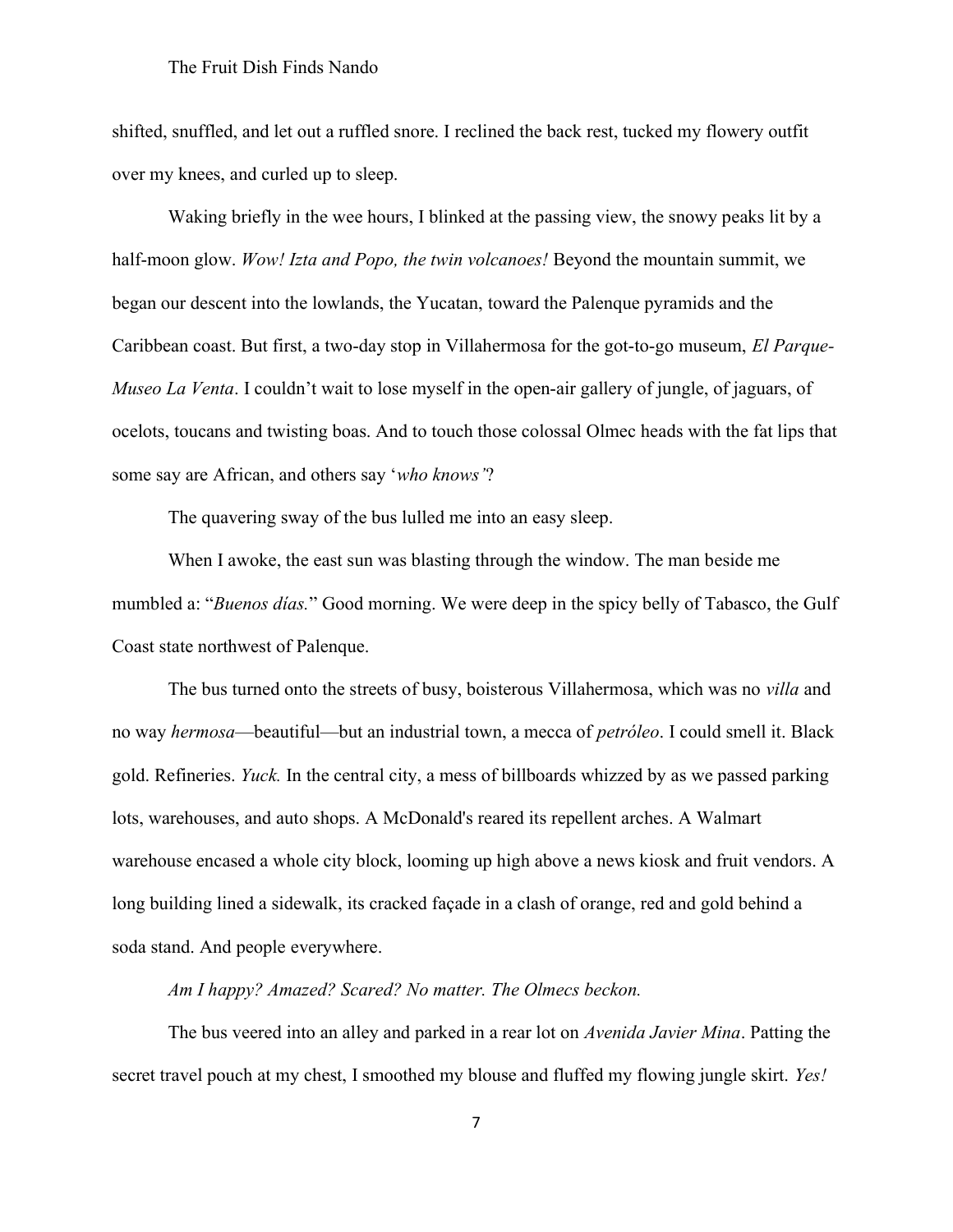It was time for this rainbow babe to disembark. Grabbing the metal rails, I struggled down the exit, my dainty shoes clacking on the steel stairs. The humid heat struck like a tsunami, turning me sticky and moist. A sauna? In April? Oh, well. Squeezing into the crammed station, I scanned the moving mob for señoritas. I was ready, and full of Antonio-sister fashion rules.

Señorita Rule Number 1: Luggage. No more boring college backpack. I was now hauling a heavy shoulder bag with jungle patterns and a straw basket purse.

Señorita Rule Number 2: Shoes. No Reeboks, of course. I was klutzing around on threeinch heels, my ankles lurching in petite pumps—slip-on lavender and pointy-toed-tight. Ouch!

Señorita Rule Number 3: Clothes. No tomboy T-shirts. Okay, I could have worn skintight jeans and spike heels like some Mexicanas. But no, I'd gone all out, in a florid skirt of carnation blue and prissy purple quivering at my calves. My frilly, fruit-bedecked blouse even showed a bit of bosom. Christ! I felt like a drag queen. But that was okay. I was 'finding myself.' And I looked like a regular Caribbean dish.

Before I could *click-clack* my dainty heels out of the building, a floor grate flurried up a breeze that lifted and lobbed my foofy flower skirt. Stop! My hands flew out, jerking the unruly fabric to my knees, while the rear side sailed up in the wind, fluttering free and wild. No!

A tall, tanned man stopped and stared. I glanced down at my florid outfit, and my mind flew to... what? Rio, Carnival, Brazil! Yes, I am girly! Show him! My white arms waved and my hips swayed in that exotic Carmen Miranda move—you know, the actress from *Copacabana* her tutti-frutti sombrero sporting fresas, bananas, melónes, hanging down and dangling past her blood-red puckered lips. Hmph! At least I have no fruit-basket hat tottering, doddering... I think. My palm pitched up and tapped my bare-headed belfry. Good!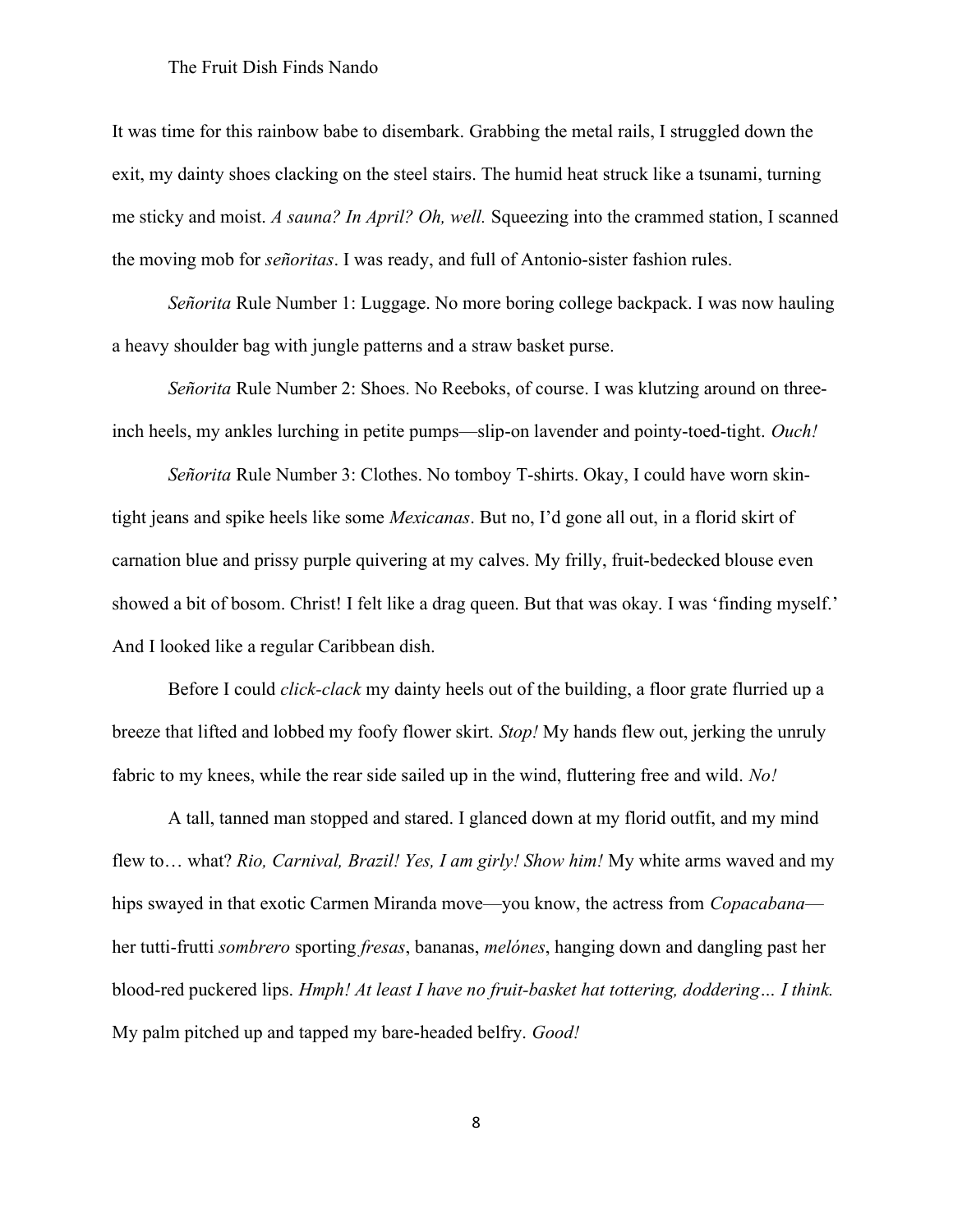My wayward skirt billowed and blew. Not again! When I wrenched down the fabric, the bulky bag slipped off my shoulder and thumped to the floor, followed by my basket purse. Damn!

The man sharpened his gaze. Our lean eyes met. Sporting a smirk, he set his straw peasant hat to his chest, clucked his tongue, and vanished into the swarm. What the hell am I doing? I returned the straps to my shoulder, cursing the day I'd said *adiós* to my tomboy-T-shirt, backpack-toting, running-shoes college-girl ways and decided to be 'normal'—whatever that meant.

Antonio seemed to know. Oh, yeah. The rules. The señoritas. So, onward.

Into the bustling street, I joined the lively crowds, and there they were, strutting along the packed sidewalk—a herd of sexy young women who, sí, were hermosa—those high-heelsauntering, mascara-tinted, boob-teasing tarts that taunt the *muchachos*, the lovely *latino* boys. The girl-group flounced onward, two by two and arm in arm, in their too-tight jeans and impossible pointy shoes, their big hair and scarlet lips. As they passed, the boys puckered and kissed at them—mwah, mwah—and whispered "mamacita." The señoritas jangled their copper bracelets, giggled, and ventured a twinkling eye, perhaps a wink, before darting their smiles away. So coy. Yes, they could do this. They could flirt and flaunt and flutter... for their brothers and *papá* trailed after them, patrolling not two paces behind.

And there was not a gringa outfit to be seen. But no worries. This tourist is camouflaged.

Tugging at my gaping blouse, I sashayed in all my fruitiness down the calle hunting for a cheap hotel, past a lunch-stand spread of chicken tortas, bananas, papayas, melons and mangos, all sliced open and smelling mmm, rico. A few more blocks, and I was peeking into the lobby of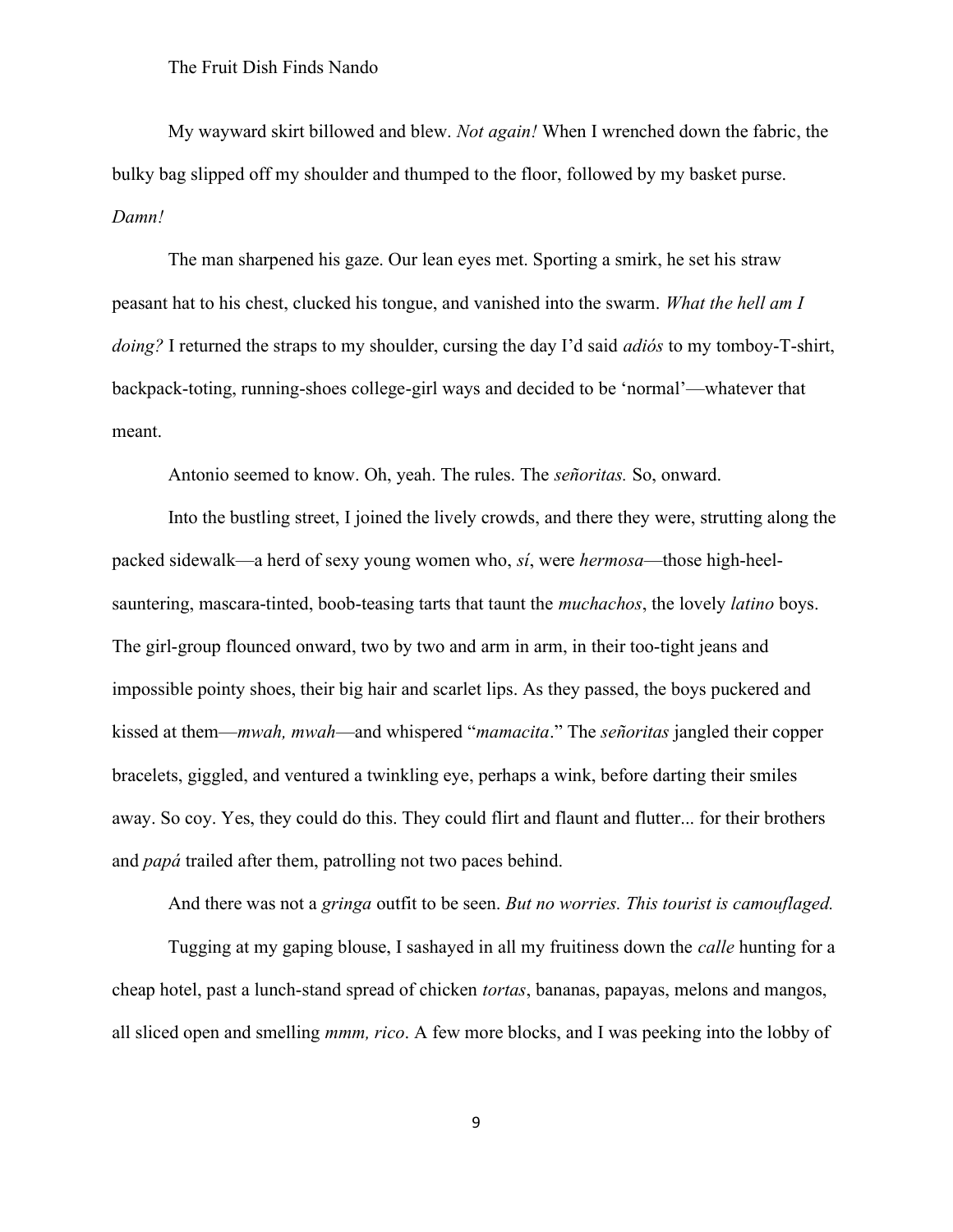the Hotel Maya Tabasco. The marble floor gleamed and beckoned, all light and lustrous. Nice! I marched in.

A young man was loitering at the maroon wall near the entrance, watching me—the fruit dish—enter. Look straight ahead. Don't talk to strangers. Go! I walked briskly by, passed three wicker chairs, and rounded a table festooned with purple-plum blossoms of passion fruit. After click-clicking my heels across the room, I dumped my jungle bag at the reception desk.

The clerk appeared. Oh, my. He was right out of el cine, that 1940's film Una Carta de Amor starring the dazzling Jorge Negrete, all mustache and muscles. The clerk's eyes glistened. His gaze dropped low and lingered, his stare stabbing my shallow cleavage—what there was of it—then moved up my neck to my face, to my fluttering lashes.

I almost laughed aloud, imagining my debut as Gloria Marín, Jorge's señorita, waltzing and twirling in a thrilling baile, her rustling petticoat and bell-bodied gown gliding, whirling, sweeping the majestic marble floor in the arms of her amor. But now he must flee… the soldados are after him! I took in a breath—perhaps to warn him, to call out, to croon. But, alas... nothing emerged. My gaze roamed the lobby and landed on the stairway. Run, Jorge! Up the steps! Hide in the bedroom, you handsome little—

The clerk tapped his pen on the counter. "No hay cuartos," he murmured.

What? I spun around and blinked at him. "No hay cuartos?" I repeated, stupidly. Damn, no rooms.

He shot me a 'Jorge smile,' his thin mustache curving above his lips. "No hay. Por la conferencia."

Oh, what luck. There's a conference in town.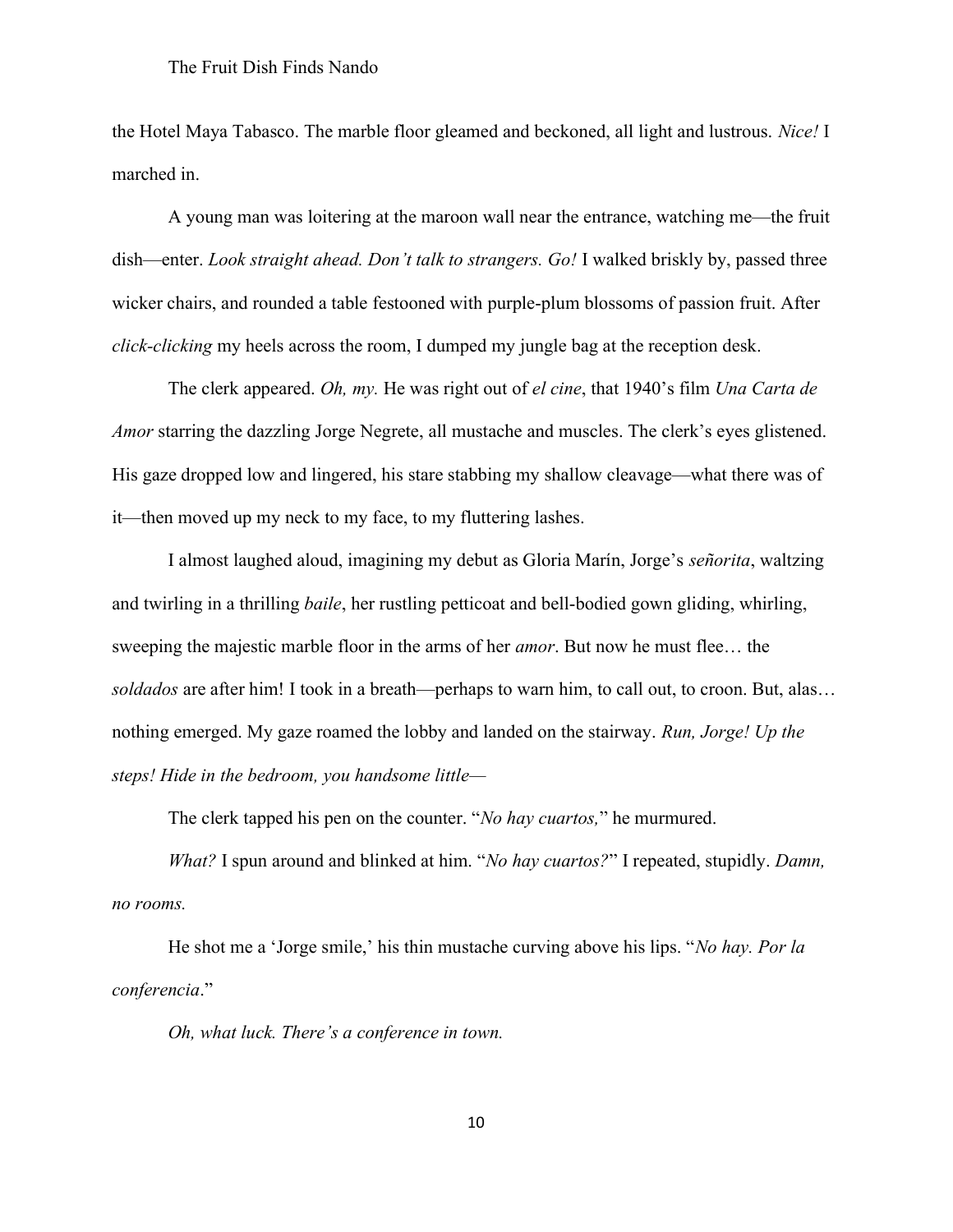I felt a steady stare burning my back, and half-swiveled to see the young man still watching me from the maroon wall. Is he a man or a boy? To my dismay, the fellow strolled over and joined me at the counter. Who? Why? Our eyes locked. Oh, my God. He's gorgeous, a Greek statue, his long black lashes on a bronze baby face. My breath seeped out slowly as I stood, stunned and gawking. That delicate skin—he's a fledgling, a youngster. He hardly shaves. The boy averted his eyes. A bit shy? Or just polite?

He returned his gaze and attempted a: "Buenas tardes." Good afternoon. Okay, it is past noon, barely. He offered his soft, gentle hand, and we shook a la mexicana, the Mexican way, his fingers limp and gentle for the lady. "Habla español?" he asked.

"Sí, un poco." Yes, I spoke Spanish. Some. Enough.

"Soy Fernando."

"Fernando?" Another great comeback from me. I was full of them.

"Mis amigos me llaman Nando." So his friends call him 'Nando.' Cute. "No hay cuartos," he said, repeating Jorge Negrete's annoying news. The whole town was booked. He knew. He'd already called around for a single room—or any room—with no luck. "Hay conferencia." His voice spilled out like nectar.

I could tell he was one of those sweet, middle-class Mexican boys, all pampered and primped by his *mamá*, his *hermanas*, never washing a dish or tidying a room, a little prince flaunting that beautiful face. Had to be sixteen.

"Soy piloto," he said. Okay, he's a pilot, so he can't be sixteen. Can he? He explained how he's flying government officials in for their damn conference, which had filled all the hotel rooms (that "damn" was mine—I could tell Nando was a *caballero*, a gentleman, and he would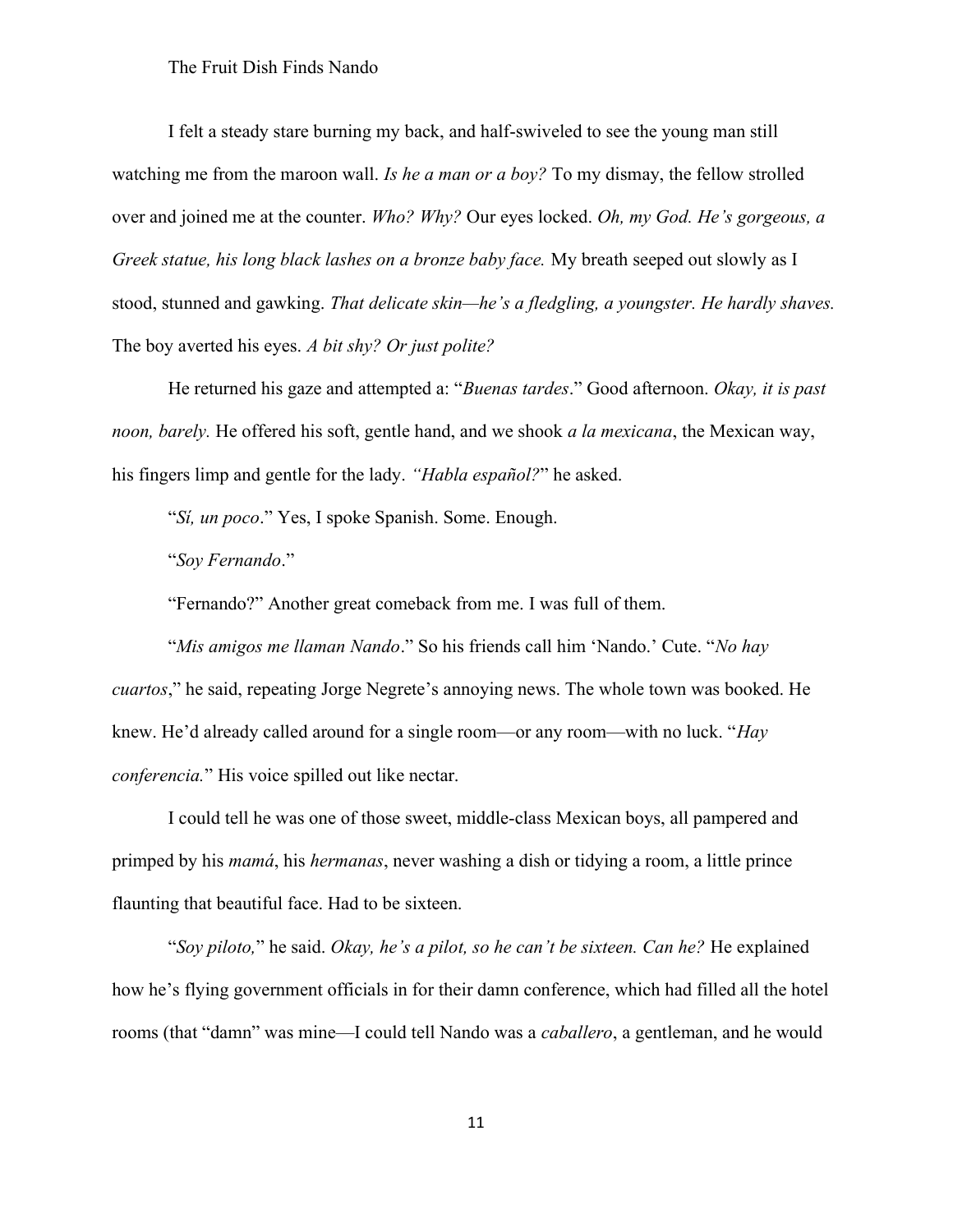never say "damn" to a lady, even if he spoke English). And Nando had taken the last *cuarto* in town. There was no room at the inn.

So, here was Mr. Beautiful standing in front of me and, for a moment, I couldn't think of a darn thing to do but stare into his brown eyes as rich as Mexican mole sauce—that racy mix of chocolate and chiles—and feel glad there was no fruit basket balanced on my head, when he said, "Mi cuarto tiene dos camas."

The bastard had two beds in his room. (Okay, the b-word. And why not? He was hogging an empty bed and teasing me.) But, no, he wasn't teasing me. He was inviting me. Huh? Well, what could I do? It was too late for the bus to Palenque, and sleeping in Nando's room would sure beat the park, all curled up clutching my bag, my foolish flower duds plastered over my knees.

So, there I went, back to my casual college days, sharing a 'crash pad' with a total stranger. In a foreign country. *Yikes!* We climbed the stairs to the second floor and entered his room.

A sunny glow poured through the wide window past tethered maroon curtains. Nando's bed sat huddled against the left wall. A small travel case lay open on his comforter, revealing a neat stack of sensible dark shirts and slacks. To the right, the empty bed—mine—beckoned from the opposite wall below the window. Whew! We're ten feet apart. So far, so good.

Nando reclined on his covers. That's right, buddy, you sleep there. Skirting the dresser by the door, I headed toward my side, clacking my foofy shoes on the tile floor, and dumped my jungle bag on the coarse wool blanket, on a woven eagle, snake, and cactus. Love it! I caressed the eagle. Now, to settle in. I probed my bag for toiletries—hair brush, floss, coconut lotion and laid them by a lamp on the dresser. My tongue ran across fuzzy travel teeth. Yuck.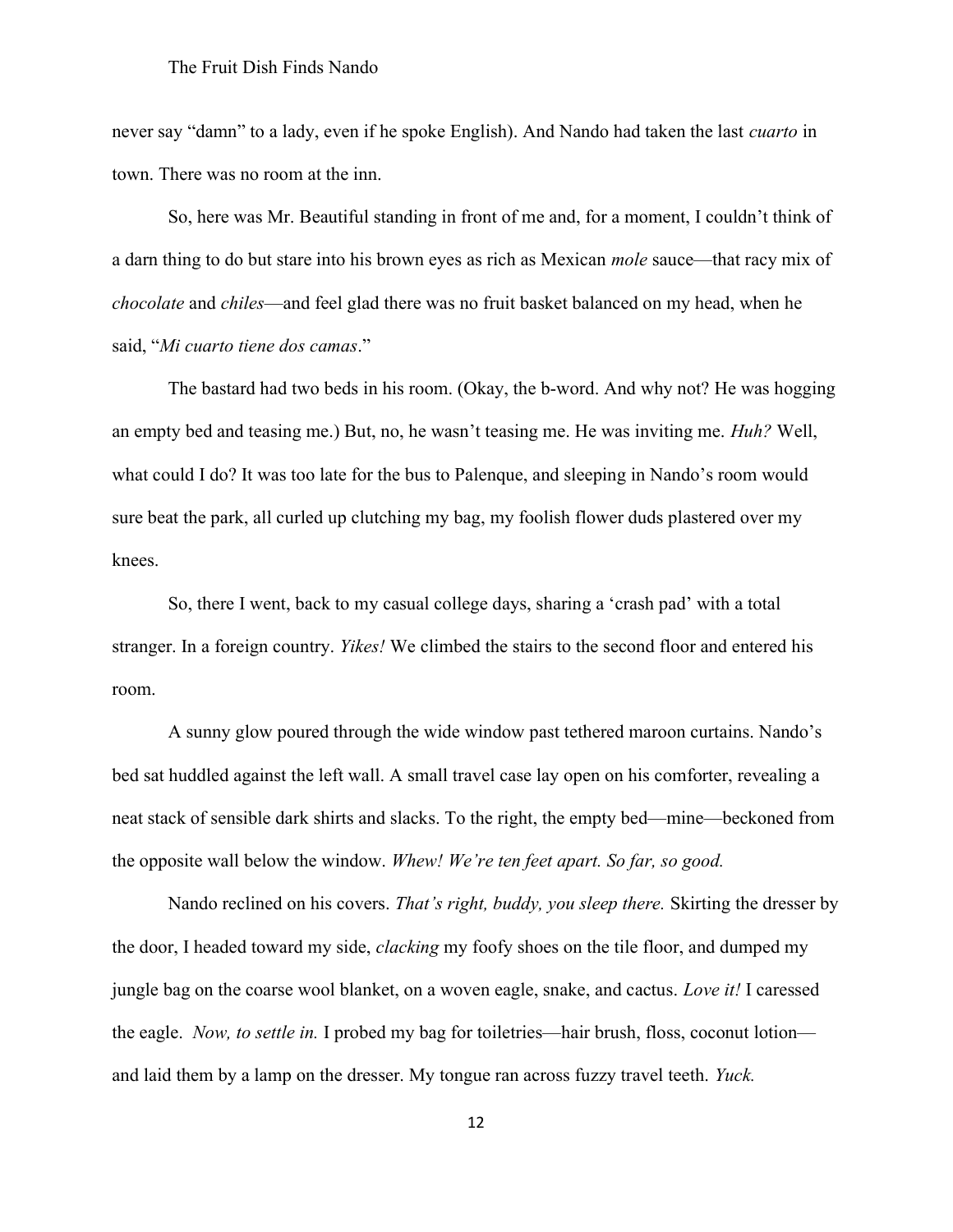Rummaging for toothbrush and paste, I held them high for Nando, pointing to my mouth. We exchanged smiles. Uh, oh. Got to pee. I scurried to the bathroom, to the pungent, piney scent of cleaning fluid, and fastened the lock. Afterward, the flushing roared on and on. When peace finally resumed, I brushed my teeth and returned to my bed.

It was early afternoon. Time to explore the town.

"Te acompaño?" he asked.

Sure, why not. Come along. I nodded, and grabbed my straw purse. We clomped down the stairs and out to the busy sidewalk amid the mouth-watering aroma of roasting meat. "Here, aquí." I stopped Nando at a street stand. Retrieving coins from my hidden pouch, I ordered a torta stuffed with chicken, mayonnaise, avocado and *jalapeño*, and a *liquado* whirled in a blender with milk and banana, a raw egg and chocolate powder. Yum!

While I chewed and dripped, Nando told me about his *mamá* and his sisters. He'd never washed a dish in his life! *I knew it!* When he finished high school, he learned to fly—his big dream. The job even paid enough *pesos* for a maid to cook and wash dishes when he was not at his *mamá*'s. I wiped a drip of mayonnaise off my lip, as a yellow taxi screeched by and bellowed—honga-honga.

We walked to the corner to catch the bus to the Olmec museum. Yay! Can't wait! A short, green city van stopped. Squeezing in, we sat on a torn, gray vinyl seat. A whiff of warm tortillas emanated from somewhere, perhaps from the red-cloth-covered basket on the woman's lap across the aisle. A baby's wavering cry quivered from the rear. Car exhaust poured in the window—*Yuck!*—and a radio blasted: '*Yo te quiero, como nunca*...' The bus bounced and grumbled as I tried to read the bobbing guidebook, the part about the swamps. "Oye, listen," I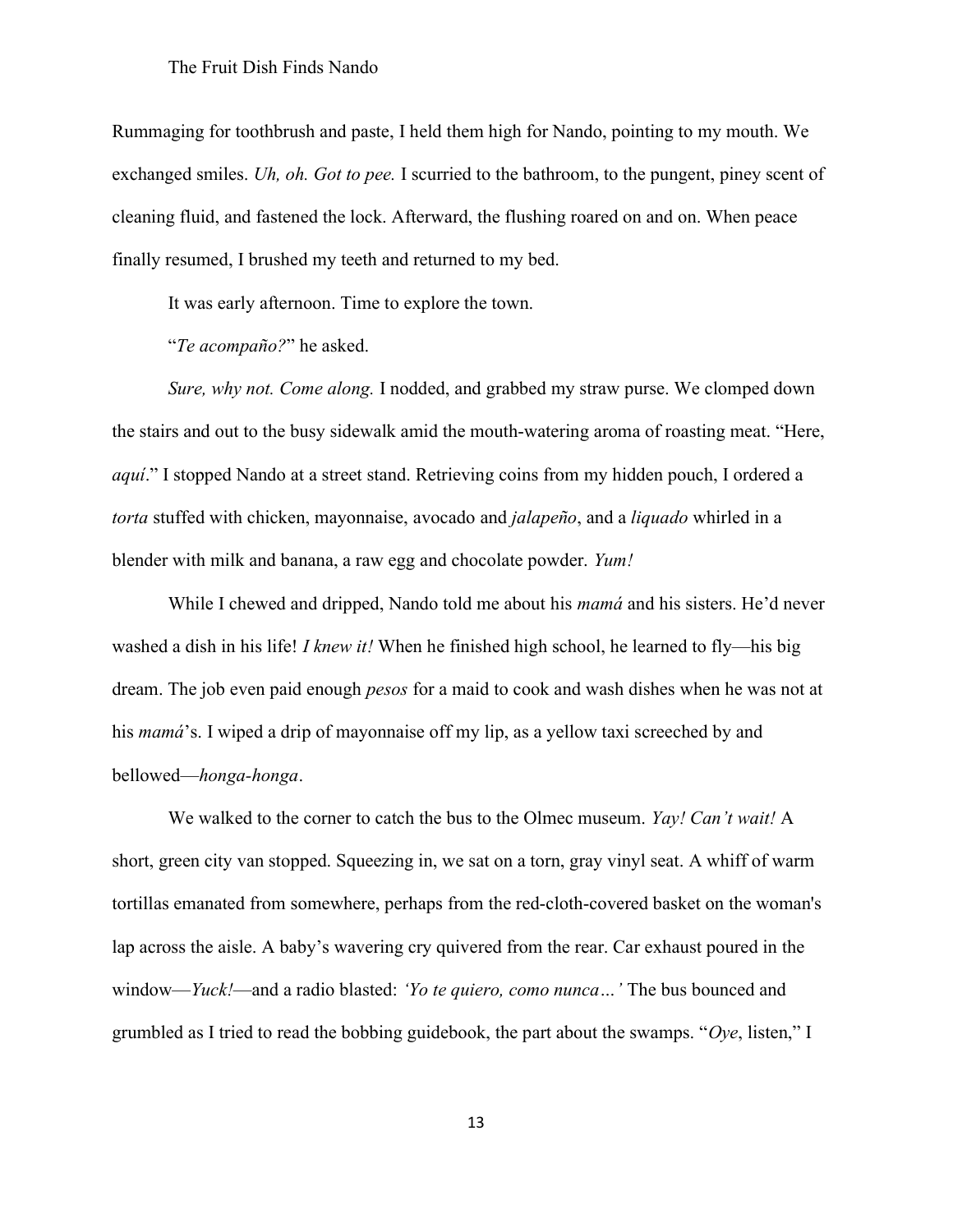said, pointing to the page. "Marismas. Marshes. Bogs." I slicked on mosquito repellent. Nando declined.

At the museum, we entered a rainforest and wandered down a dirt path by walls of towering vines that twisted and looped up tropical trees. Broad leaves clustered beside the trail silky elephant ears and spiky philodendrons, and green skeleton fingers that tickled when we came too close. Creepy. Nando bent a giant leaf-palm and grazed its prickly points on my bare calf. I jerked sideways and snickered, as in, 'ha, you can't get me.'

Moving on, we stopped at a clear-paned enclosure where a boa constrictor ogled us, unblinking. My jaw dropped. *Creepy!* Nando pressed his face to the glass. No! My hand hooked his elbow. "Vamos!" I muttered, and hurried him on to the next pen—a fenced pond where a crocodile surfaced his coldblooded grin. "Mira! Look!" The reptile submerged out of sight.

A scream cut the air. We sucked in our breaths… then laughed at the spider monkey swinging and hooting in her cage. Nando placed a soft hand on my shoulder. *Nice*. I hid a halfsmile and rejoined the tourists on the trail.

The dropping sun scattered light along the path like shattered glass. Nando wiped his forehead. It has to be ninety-five degrees, maybe a hundred, and muggy. I pinched my blouse and flapped the clingy material, fanning for air. Ow! Damn mosquito. My hand flew to my leg and swatted the sucker, and another buzzed my ear. A humming insect settled on Nando's shoulder. No! I smacked it. He jumped, and arched his beautiful dark brows.

We made our way to a giant aviary—a geodesic-dome—and entered. A slender creek murmured and babbled by two iguanas sun-bathing on a patch of grass. One lizard aimed a lazy eye on us. Above our heads, a scarlet macaw took flight in a burst of cobalt and sunny gold, with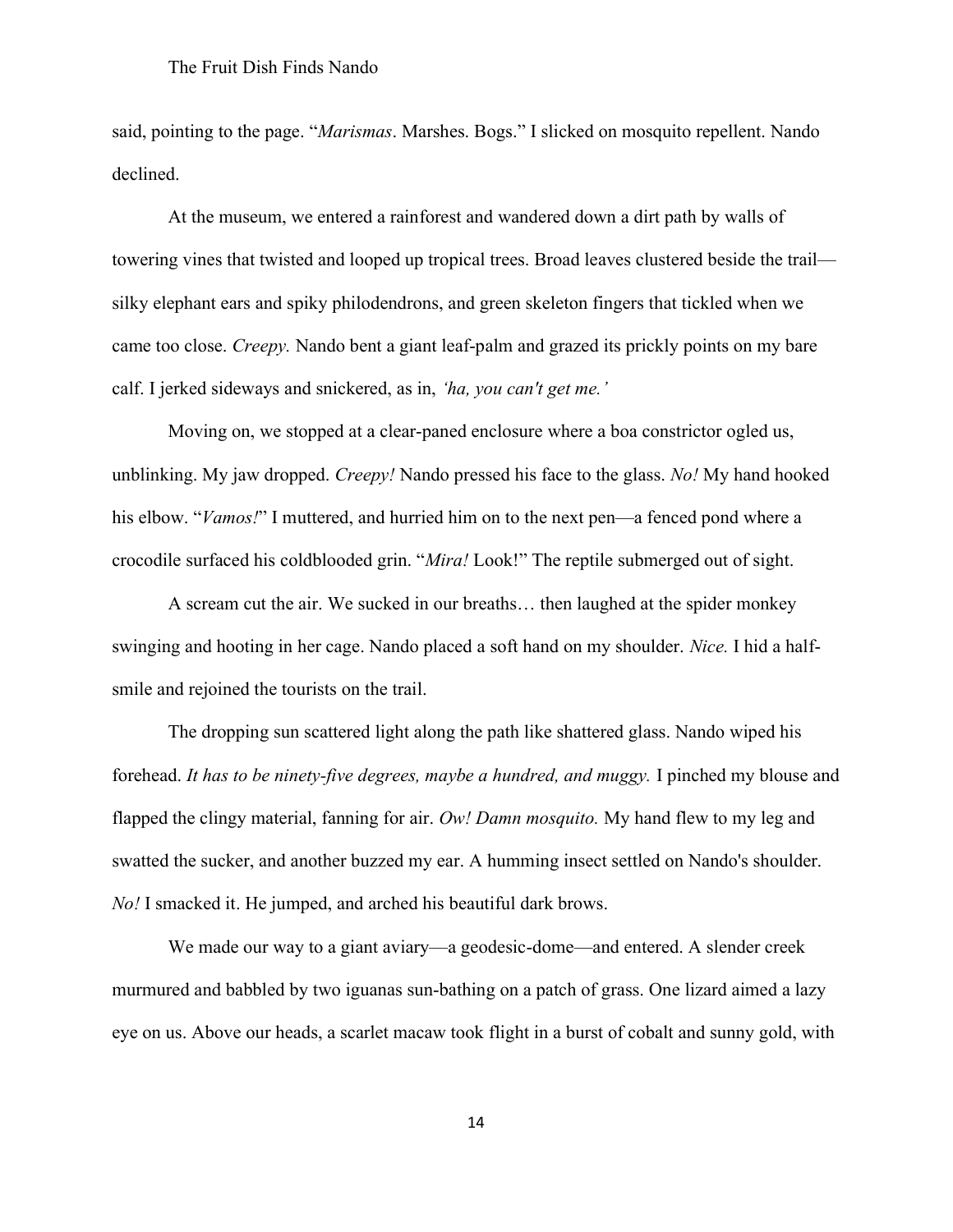a whap-whap-whap of wings and a shrieking kra-kra-kra. We both gawked, open-mouthed. I caught Nando's eye. He blushed and looked away.

Nando returned to the trail and motioned me over to a sleeping jaguar behind bars. Yikes! We walked on a ways and, finally, there it was! *Oh, whoa! The giant Olmec head!* That big guy was a basalt-stone boulder, fat and broad, and taller than me, nestled on a bed of gravel bordered by a low picket fence. His stony eyes stared ahead. His copious lips drooped in a pout that had lasted 3,000 years. The sign said not to touch the statue, but Nando stepped over the little fence and tapped his fingers on the head, then I did, and we giggled and glanced around for the guards.

Dusk arrived. On the bouncy ride back, our seat quivered and quaked. Nando settled his hand on the vinyl between us, near my leg. *Oh*... His hand crept slowly closer. Not all the way, but close. Hmm... I pretended not to notice and stared out the window at traffic. An orange Volkswagen swerved and blared its horn. Our driver answered—honga-honga.

We exited the bus and moseyed along, passing a row of cafés. "Aquí," he announced, hooking my arm. He led me into a crowded restaurant and claimed the last open table. I was exhausted and hungry, and ready to sit. After hanging my straw purse on the wood-wicker chair, I scooted in opposite Nando.

"Yo te invito," he said.

He's 'inviting' me? That means he'll insist on paying. I patted the money pouch beneath my blouse. We'll see who's faster.

Nando flagged the waiter. "Cerveza. Corona." Beer.

I ordered papaya juice. No beer for this tourist. I may be foofy, but I'm not stupid.

My choice was *posole*, chock full of hominy and pork. Nando ordered bistek, green calabaza, and shrimp ceviche. The scent of roasting meat emanated from the kitchen. Scanning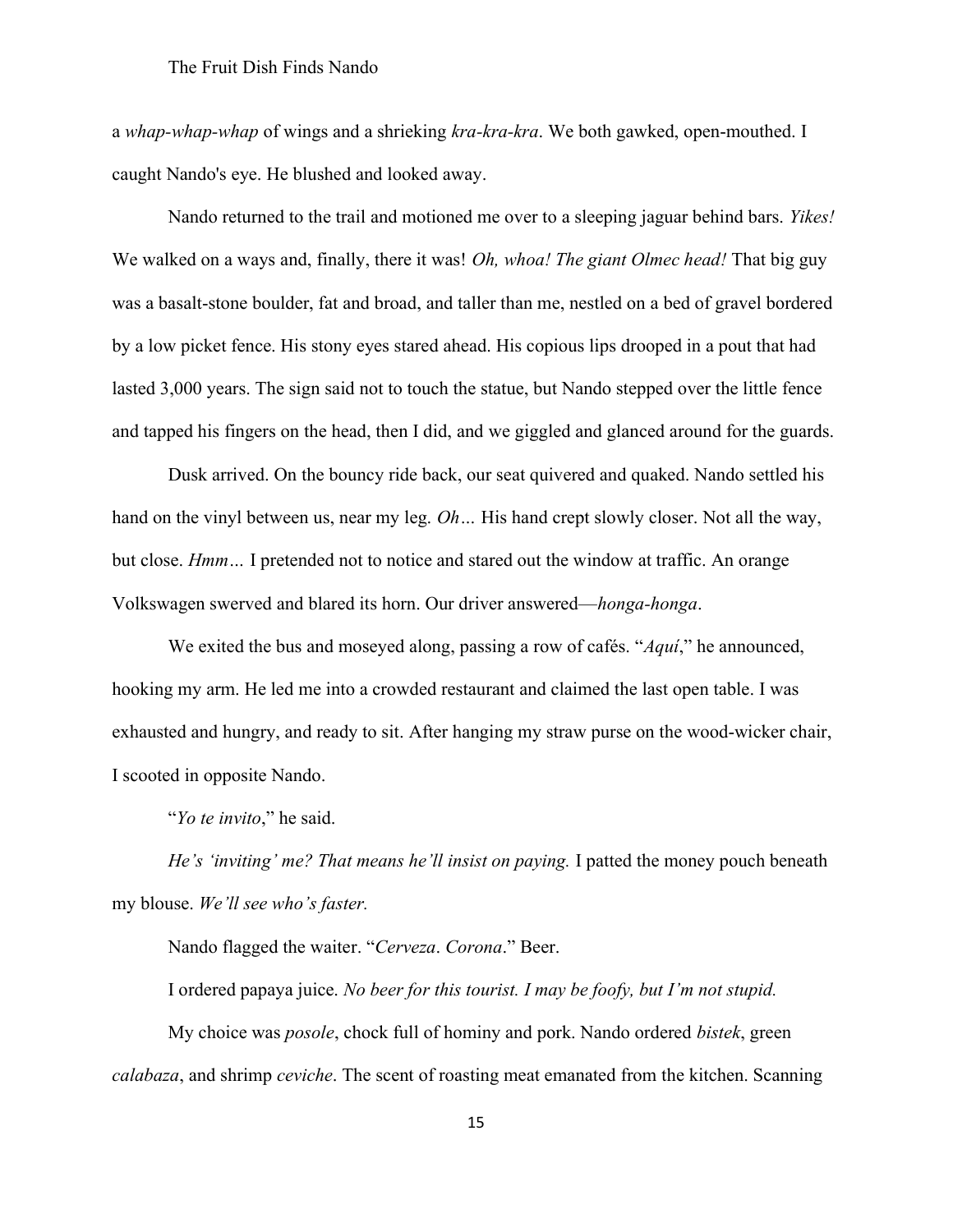the room, I spotted a dusky rancher seated nearby, a *vaquero* in a black hat and boots. The cowboy dug his knife into his rolled fried tacos smothered in green sauce—a macho man-meal packed with thin strips of beef. His knife met the plate once, twice: clink-clink. The aroma drifted, spicy and warm. My starving stomach groaned and I wondered when our food would finally—

Something brushed by my leg. *Nando*. His foot had migrated and found mine under the table. I pretended not to notice, and gaped at the vaquero's green tacos amid the sounds of Spanish chatter and lively laughter.

A sudden ruckus filled the room—wood chairs sliding out, scraping and screeching on the floor. Eight mariachis streamed past the diners, sporting red bows on ebony jackets, their slacks, skirts and wide sombreros brimming with brass buttons and gold embroidery. They lined up at a wall and tuned their violins and guitars—*ting, twang.* A latecomer rushed to join them, hauling a *guitarrón*, his deep-bodied guitar. Their white teeth glistened in the lamplight. A trumpet signaled, and out burst the peppy "Rancho Grande." It was too loud, too extreme, like all of México Lindo. I loved it, and sang along: "Allá en el rancho grande, allá donde viviiiiiiaaaa…"

Nando grinned at me and shook his head, as if surprised that I knew the song. He clasped my hand for a long moment.

The waiter set out our dishes and disappeared. My bowl of *posole* bubbled up a pungent scent of pork and chiles. I pinched a half lime into the potage. Nando's plate overflowed in a bounty of meat and rice and melted cheese on chunks of green and yellow squash. His *ceviche* shrimp lay clustered in a small bowl on a bed of leafy cilantro, and lemony flecks of red onion and tomato. Nando gripped his knife and fork, and delved in. He chewed a bit of bistek and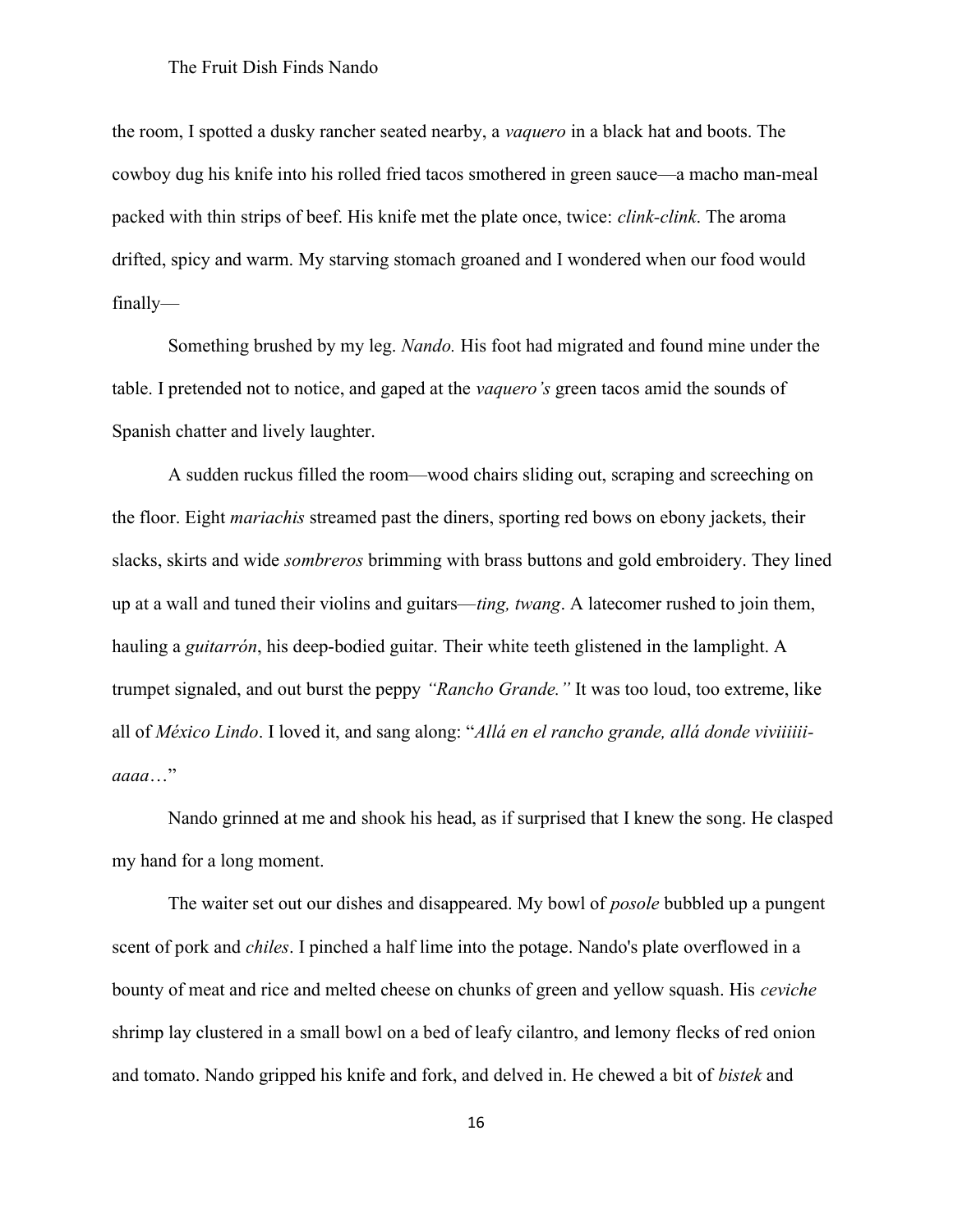planted his eyes on me. A cacophony of sound filled the room: the brass and strings of "El Rey"... "La Malagueña"... and "Jalisco no te Rajes."

It was suddenly 10 pm. By Mexican rules, the night had barely begun. But I was not Mexican. I yawned.

The waiter breezed by. I shot him a squeaky kiss—the Mexican service call—and requested the check. When he returned, I snatched the bill, because I'm a gringa and that's what we do… sometimes. I loosened my fruity blouse at the waist and snatched pesos from my hidden purse.

"Pues, no!" Nando whipped out his own pesos and waved the bills at the waiter. The guy winked at Nando and took his cash.

On our after-dinner stroll, we stopped at a row of street vendors for postre, our final dessert. Nando bought two long, sugary *churros*. And we watched a thick-bellied man carve a succulent guayaba, that green-skinned ruby fruit, on a wooden board—chop, chop, chop—and wipe his dripping hands on a red-stained apron. I ordered a cup of the diced fruit and devoured the sweet slices as the rosy juice dribbled and ran, drenching my fingers, my chin, my neck. Nando laughed.

That moment was my downfall.

At the hotel, Nando followed me up the stairway, three steps behind, most likely monitoring my flowered buns swish-swishing at each footfall. He unlocked the door, swung it open, and flipped on the dresser lamp. The window loomed dark and gloomy. I slid the maroon curtains closed and slipped into the bathroom to change into my sheer-but-modest blue pajamas. At least my sleepwear is practical. Nando watched me on my path to the bed. The woven cactus caught my gaze again, and the eagle, who repaid my stare with predator eyes. A long breath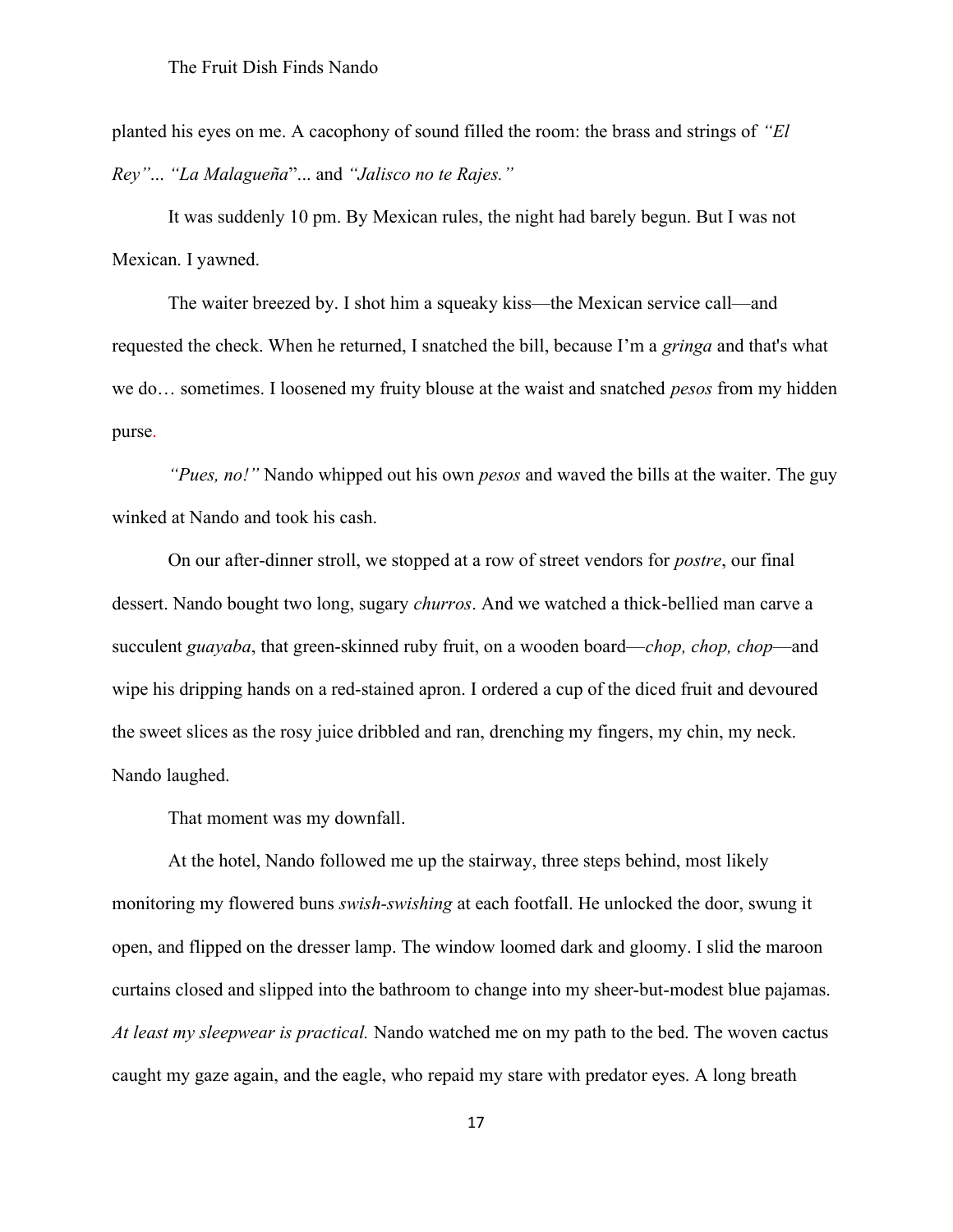escaped my lungs. The end of an amazing day. Scooting under the covers, I kicked off the hefty blanket and snuggled beneath the cool sheet, turning my back to Nando. And slept… soundly.

It must have been midnight when the boy approached. He had to, I guess, bound by a duty that stretched all the way to Antonio López de Santa Ana, Hernán Cortés, Don Quixote de la Mancha, King Felipe, and even to Rome, to Romulus, and beyond. He must have mused: 'Right there, stretched out on a bed, lay a lusty norteamericana. And weren't they all lusty? Y aquí mero, not ten feet away, lolled a ripe papaya, waiting, wishing, wanting me.' He had to try, of course, or his amigos, even his mamá and his sisters, would ask and tease, and he'd have to lie, and say, sí, lo intenté, at least I tried, or he'd never hold his head high. I got it. I understood. He was snared.

My deepest mind caught the muffled murmur of a body shift, twist, and ease off a rustling bed. Next, the slow *tap-tapping* of bare feet, a patter as quiet as a Mexican Bluewing butterfly. The flutter mingled, mixed, in a drifting dream—a dream where my body lay, reclining on a spongy bed of guayaba leaves in a dense, steamy forest, as a giant Olmec head pursed his fat lips and nibbled my ear. Nip, nip. Above the mist came a mutter... a whisper... and I emerged from the hazy-deep to hear: "Tienes ganas?"

What?

The mist faded. I fingered the pillow... and the sheet at my neck. *Okay*, I'm in a bed. My eyes blinked open to a dim wall in a darkened room. Minute rays of moonlight cut past the curtains, across my bed, and to... *Nando!* His face hovered close, his voice tender, frail, almost timid.

"Tienes ganas?" he repeated. Did I want it?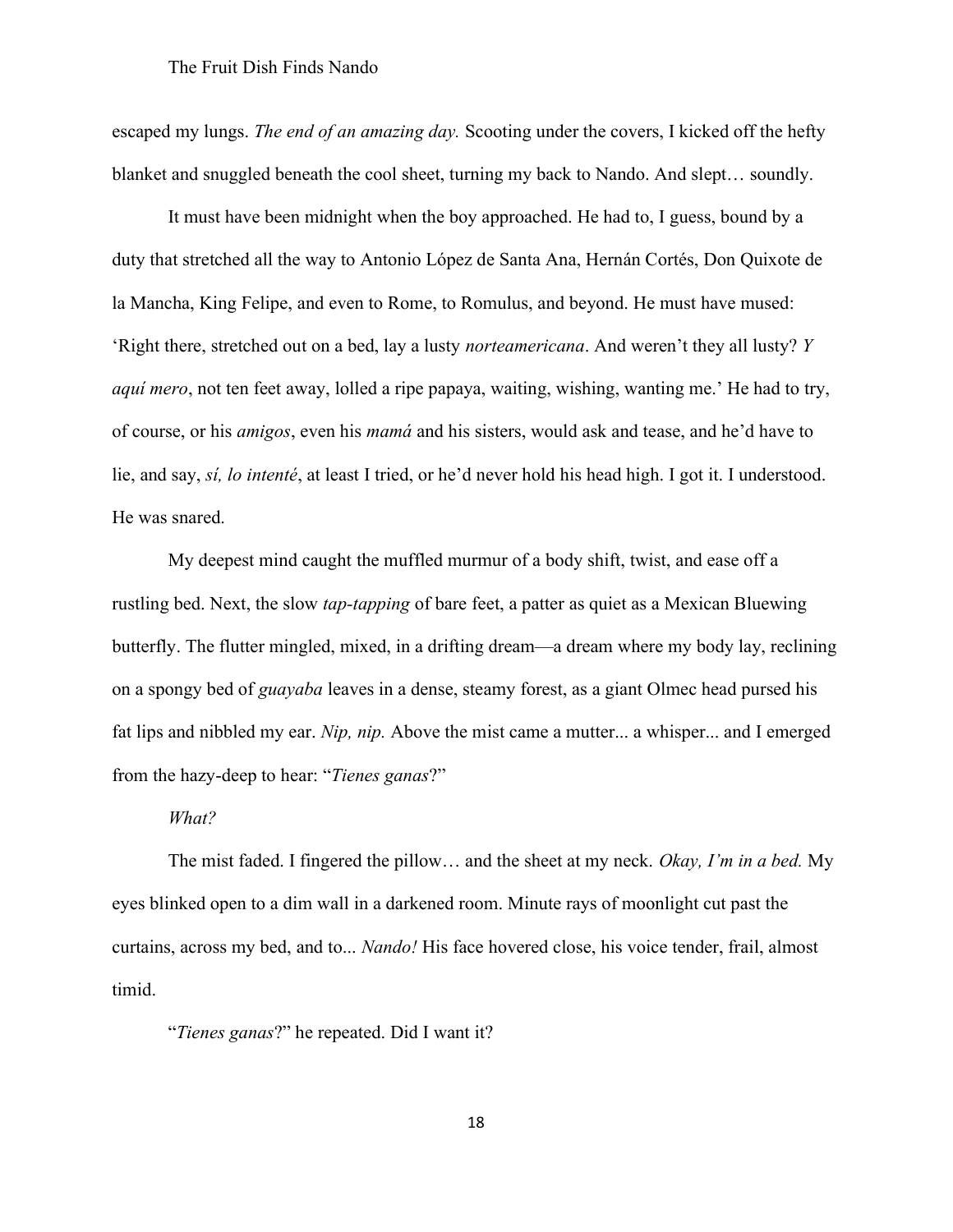Do I want it? Are you kidding me? At after-twelve-fucking-o'clock when I'm dreaming of Olmec heads on a bed of green foliage? By now, I was mostly awake.

And that's when it hit me. The *guayaba. Oh, my God!* A throbbing wave, a rhythm, was rising, growing, and pulsing up *posole*, pork, and the ruby fruit with all its breeding bugs. I pushed Nando aside—more roughly than he deserved—then bounded out of bed and raced to the toilet where I squatted on the tile floor and hugged the bowl, purging, moaning, puking. The roar of Niagara Falls came to mind. A fire hose at full blast. A volcano spewing rocks and rivers of ash. After the hurricane had lashed my tongue and left, I lay, sort of, draped over the porcelain potty. Finally, I stood and flush-flush-flushed.

By the time my mouth was rinsed and clean, Nando was sleeping peacefully on his bed. I tiptoed over. He was smiling. His dreams must have been lovely, his duty fulfilled.

"Nando," I whispered. "Sweet boy. It was nothing personal." I knew he knew.

\*\*\*

At dawn, when the first sun rays slit through the curtains, a single beam sliced the blanket, carving the cactus, the eagle and the snake. The night must have grown chilly, as the scratchy cover had collected at my neck. I sat up and straightened the rough wool. The eagle held my gaze, his sharp eyes direct, steady, unswerving. The bird of prey appeared to move, to come alive, to claw the cactus and bite the sly-faced serpent… What? I leaned closer. He seemed to whisper something…

In that moment, my mission altered... it morphed... it emerged. I've got it!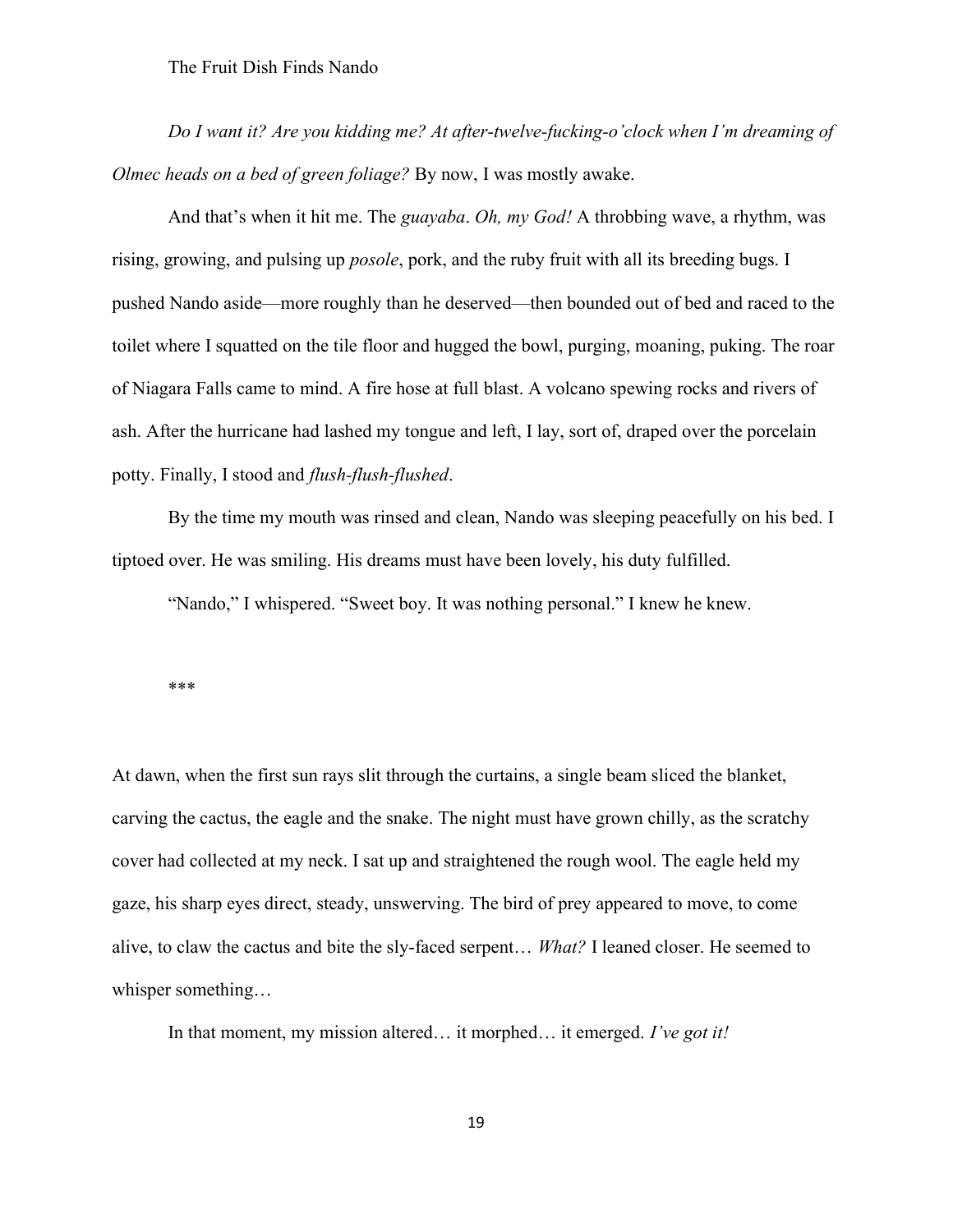Sliding out of bed, I tiptoed to my pack and dressed in the morning glow. Nando mumbled in his sleep and rolled to his side. Rest easy, my friend. This day's mission is for me alone.

Out on the street, I took a city bus to the mercado. At the entrance a mob jostled and swarmed, sweeping me into the massive open-air market. Wow! Men bustled around tending rows of tables, and short, thick-waisted women in flat heels scurried here and there, laying out bananas and *calabazas*, and hanging garments on the rafters. Bright colors everywhere. Red and blue buckets and plastic plates. Cassette tapes, puppets, *piñatas*. Boys' navy pants and girls' fluffy white frocks. Wicker baskets, dried fish, and painted skulls. Everything!

And that's when the prize appeared.

A weathered man in a white undershirt released the treasure from a box—the gaudiest glow-in-the-dark running shoes in the world, flashing bands of aqua-blue, hot blush, and limegreen trimmed in gold. The hues blasted my brain like an Aztec shield, a sunstone, a temple. Oh, my God! I tried on a pair of the magic shoes—a perfect fit—and pulled out my *pesos*.

But wait... there's more. The woman in the next stall was reaching high, hanging a bunch of embroidered T-shirts of sunset-orange, neon pink, and the deepest plum, with splashes of emerald leaves, and sprays of cobalt and crimson. Sweet! I grabbed my bills for five blossoming T-shirts, paid, and spun around on my awesome shoes, ready to run from the market. Till something else caught my gaze.

No! Can it be? A rainbow selection of backpacks! Laughing, I selected the garden-splashof-petals pack, handed over my money, and rushed out to the street, trying to get a grip on my breathing and my silly grin. Yes, yes, yes!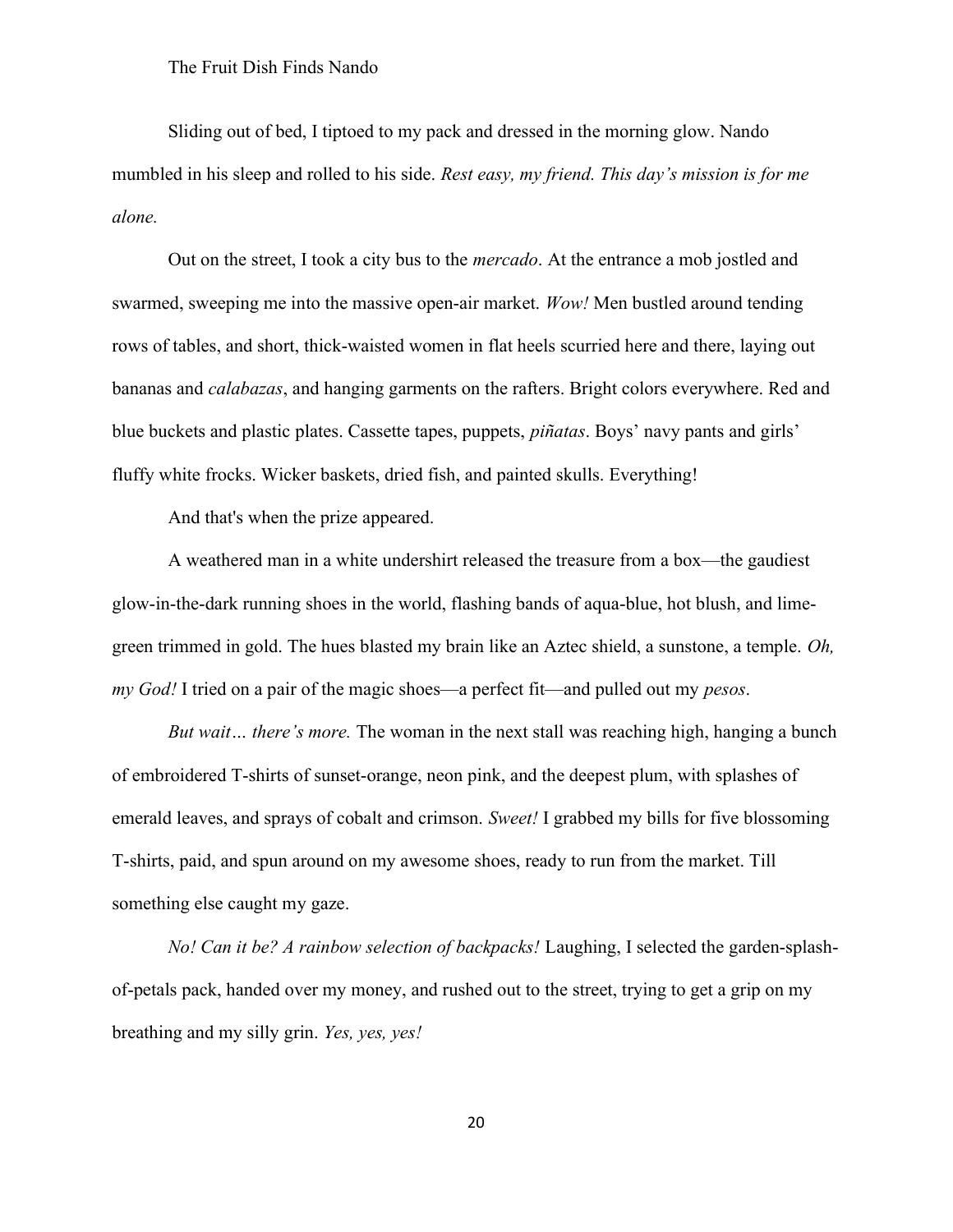At the hotel, I tiptoed into the room—now vacant, save for Nando's travel case on his bed. No matter. My mission's on a roll. I tossed my treasures to the bed, pulled off the flowerjungle skirt and frilly blouse, and threw them to the floor, then rummaged in the jungle bag. "Got it!" I yanked out my precious old jeans and pulled them on, feeling the nice, tight denim grip on my thighs. Now, for the grand finale! I donned my new flower-garden T-shirt and rushed to the bathroom mirror. "Ah, ha! Love it!" My head shifted for a side-view as I raised my fist and flexed my biceps. Hey, why not? My flesh rose firm and tan and vibrant by the splash of garden. For a final hurrah, I kicked off my foofy shoes, dumped them into the trash bin, and tied my glowing sneakers all snug.

The door clicked open. *Nando!* As he walked in, I stood tall and heaved out my chest, showing off my new embroidered garden, and pointed to the magic shoes.

His face brightened. "Tan guapa," he said.

So good-looking? Wow, I haven't heard that in a while. I guess Nando likes me still,

fluffy or not. He had no need for pompous shoes, high heels, and fruits and frills. Maybe Antonio doesn't either. Oh, yes... Antonio. My stomach tightened.

"A comer?" he asked, tilting his handsome head. Yes, let's eat.

We left arm in arm and found a café. No fruit, please. I ordered well-cooked huevos rancheros and paid the waiter before Nando could say, 'Pues, no.'

For the first time, Nando drilled me.

Did I have a job?

Yes... well, I did before I lost it.

Did I live with my parents?

No, alone.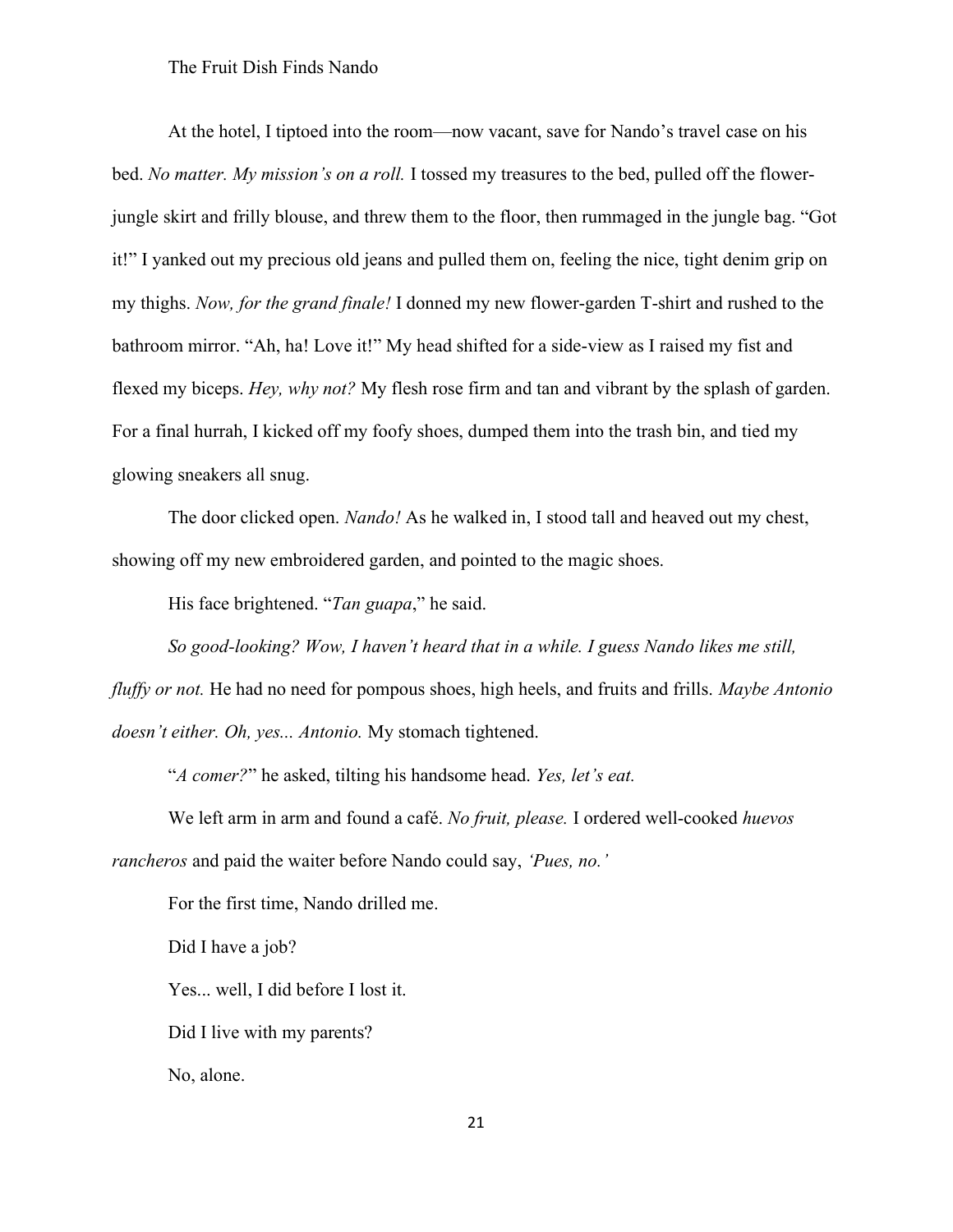Finally, the big one: "Tienes novio?"

Uh... yes, I have a boyfriend. Well, I think so. But... gee, maybe not. I blurted, "No sé!" I don't know! My heart fluttered. I really don't know. But I don't think so. Not anymore. To my surprise, the thought made me smile.

At the hotel, I carried my flower backpack to the lobby and stopped at the counter to cash some traveler's checks. My blooming T-shirt covered my chest to my neck. With no more cleavage on display, the Jorge Negrete clerk remained focused on business.

Nando waited in the lobby at the maroon wall. That Greek god of a boy. Has to be young. Eighteen maybe? He never said.

When I joined him, he took my pack and carried it the six blocks to the bus station. Like I mentioned, a *caballero*—a true gentleman. On the way, we spotted *señoritas*, *muchachos*, the fruit stand man. My magic shoes sparkled, propelling me onward. I was a walking blossom in a T-shirt and I smiled at everyone we passed. And laughed out loud—couldn't help it. Nando grinned at me. Then we both laughed and we didn't know why.

A bronze youth squeezed between us on the walkway, his gold chain jiggling on his copper chest. Antonio skidded into my thoughts. Perhaps in my new flower duds, he will see me as 'guapa,' sexy. Or perhaps he will not. But, no matter. I am Caribbean-bound and free. I shook my head and chuckled.

Nando threw me a quizzical look.

At the station, he waited by me in the ticket line for Palenque. When we neared the counter, he slid my flower pack off his shoulder and hung it on mine. I caught his eye. As at our first meeting, he averted his gaze. Shy again? Mr. Beautiful lifted his face, took my hand and kissed my cheek. And I kissed his.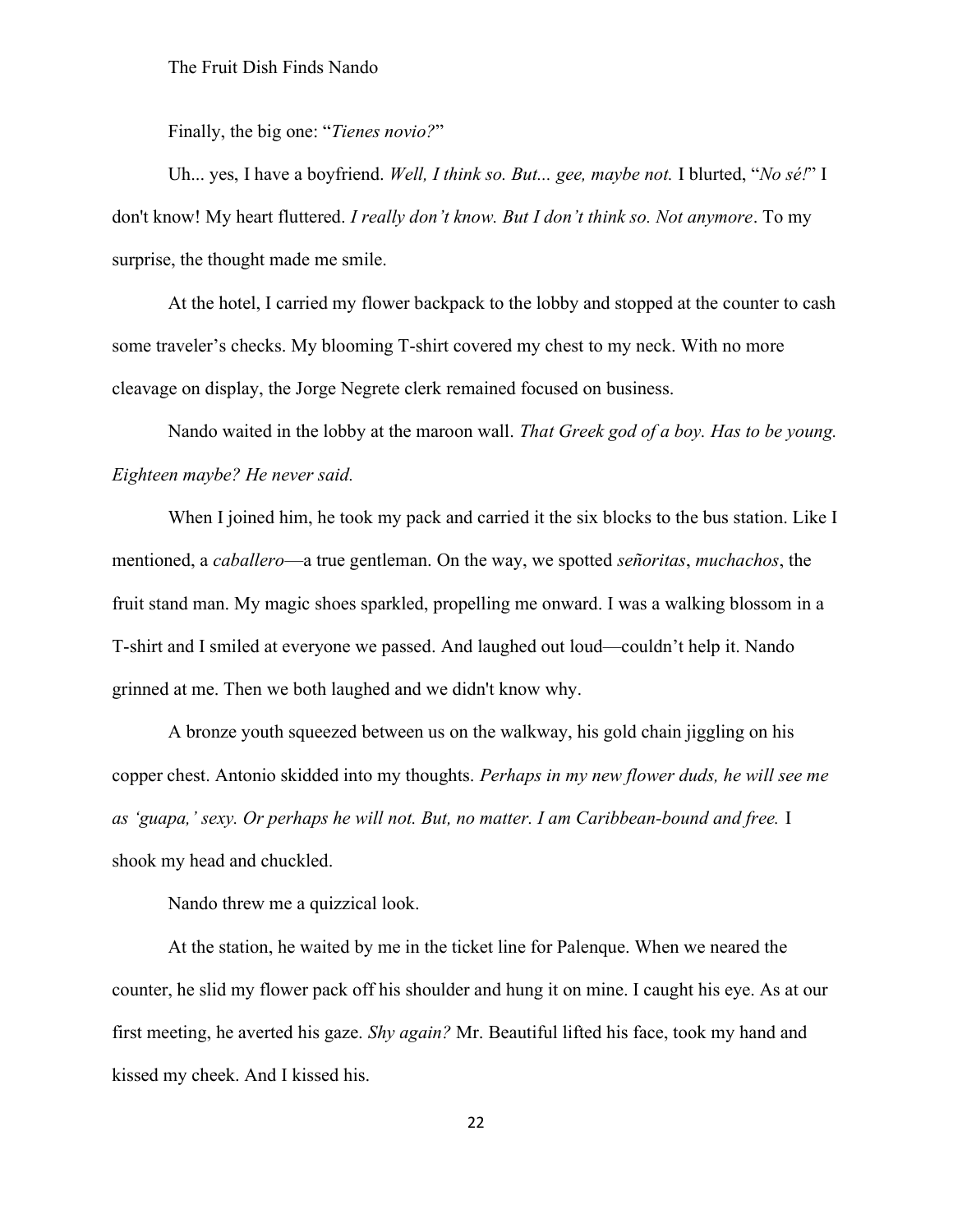There was no mention of the night before. Like it never happened. It was nothing personal, Nando.

After boarding, I picked a seat and parked my blooming backpack on my lap. Nando stood beneath the window. I retrieved a flowery T-shirt from my pack and held it to the glass. He gave me a thumbs up. Next, I puffed out my cheeks all round and fat, and curved my mouth down in the stony pout of an Olmec. *Impossible*. Nando smiled. Now watch this. My lips puckered into a kissy fish-face—mwah, mwah—against the pane. Nando shook his finger and laughed. I grinned. His soft hand brushed along his tender lips in a gentle arc, sending me a smooch on the wing.

My breath caught. I clutched my flower-chest where a deep ache had landed. My palm pressed the window, and he raised his, too. The bus growled to a start. As it left the lot, I pinned my moist cheek to the shuddering pane and watched Nando grow distant and small. And I waved and waved till he was out of sight.

#### \*\*\*

Yeah, so it all ended pretty sappy, the story of Nando and all. I know. But that's how I fled to Mexico. Found an angel. And found myself. Left on one mission and landed another.

For two whole months, I traveled around, scaling the Palenque pyramids in my jeans and magic shoes, and snorkeling the blue Caribbean reefs by that offbeat island, Isla Mujeres. Paradise. Came back all bronzed and brazen and blooming.

After a week at home, my job hunting resumed. I considered calling Antonio, just for kicks… and thought, nah.